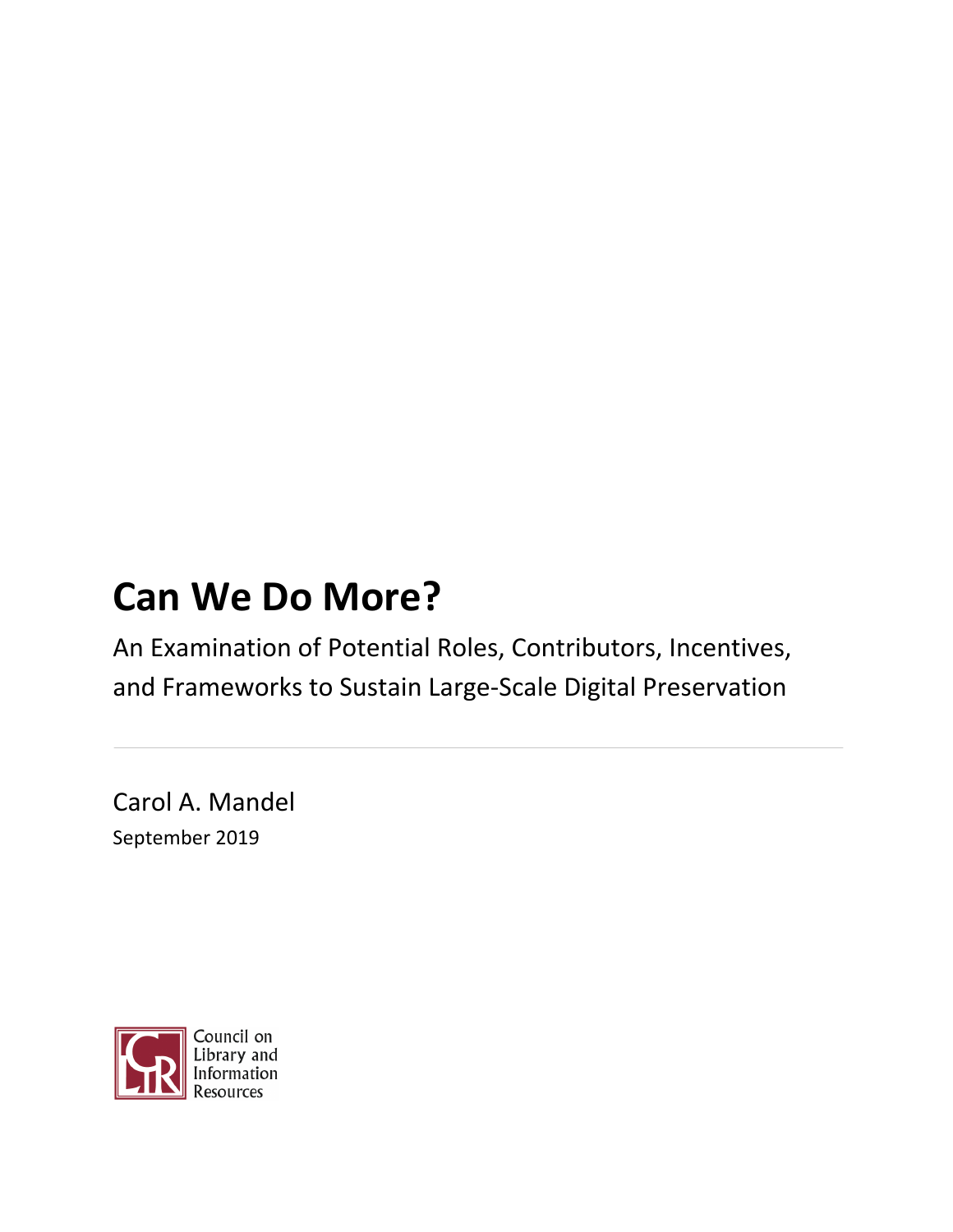# **Contents**

| Preserving the Past: Knowledge, Evidence, and Cultural Heritage 6 |  |
|-------------------------------------------------------------------|--|
|                                                                   |  |
|                                                                   |  |
|                                                                   |  |
|                                                                   |  |
|                                                                   |  |
| Who are the Memory Institutions in a Digital-Only World?  15      |  |
|                                                                   |  |
|                                                                   |  |
|                                                                   |  |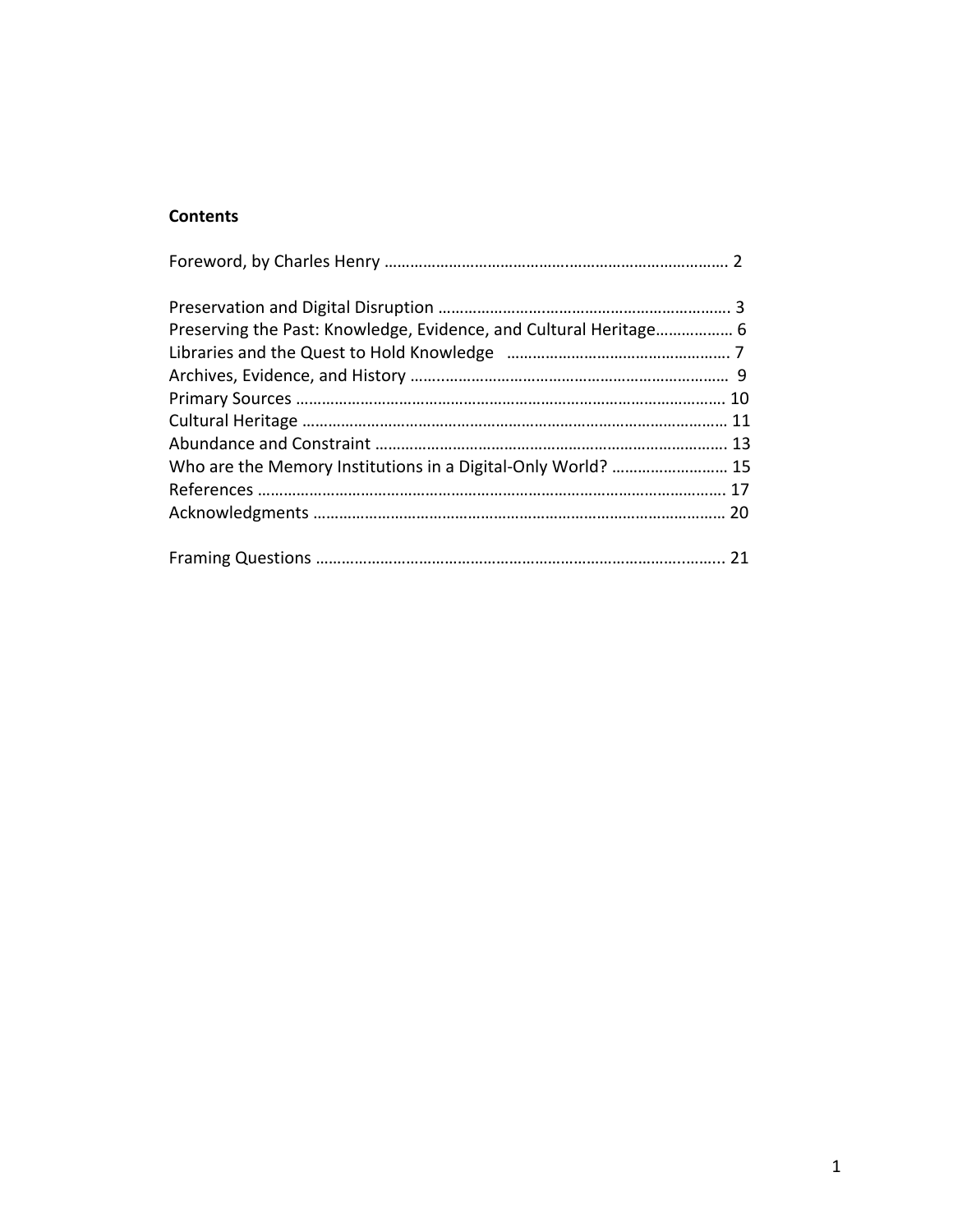#### **Foreword: A New and Elusive Enclosure**

Carol Mandel's cogent and sweeping introduction to her investigation of born digital preservation extends and enriches CLIR's long-held interest in protecting, making accessible, and sustaining our cultural heritage. A compelling story unfolds in this first chapter as we witness the design and implementation of frameworks to meet the demands of preserving the burgeoning human record, from the great library of Alexandria, focusing on Greek language and culture, to the florescence of national libraries, museums, historical societies, archives, and universities that followed. Each of these institutional types developed a well-defined conceptual focus (museums and physical artifacts, libraries and textual materials, archives and historical records) that, until the last three decades, almost exclusively pertained to physical formats.

These frameworks consisted of matrices of complex assumptions, rules, professional conduct, policies, and measures of success. One can imagine our cultural institutions as benevolent enclosures that reasonably satisfied the deeply human propensity to collect, preserve, and transmit the myriad instances of our creativity and invention. The physical objects of this stewardship also entailed certain properties and predictive characteristics. They were bounded in time and space in a way that could be described by affixed metadata that inferred continuity. But this is no longer the case.

Today we face a crisis that began several decades ago and is the impetus for Mandel's research: the appearance and explosion of born digital content, and the institutional budgets and policies, particularly in academic libraries, that have radically changed concepts of collection and preservation. Our current circumstances are deeply unsettling in the context of new digital content, and it is unclear how we will effectively manage the preservation of born-digital documentation—randomly iterative, unfixed, and ephemeral—with the professional tools and approaches we have inherited, or how we will redefine preservation as a core program within our institutions, or where we will find the needed funding.

"Can We Do More?," is an evocative question that engages our curiosity and insists on our looking to the future as we confront the truly wicked challenge of designing a new framework for a complex digital era. This first chapter provides a context for the work that must follow. The framing questions at the end of the chapter serve as guideposts to help articulate new methodologies. As the opening quote declares, while technology is a main source of our present tumult, the solution lies in successfully organizing ourselves to address this challenge. "Can We Do More?" Yes, unequivocally. But how we do it—the social, cultural, and behavioral realignments that this crisis requires—will define our legacy. CLIR is well situated and eager to engage wider communities, facilitate new alliances and collaborations, and help convene the expertise to resolve this crisis and establish a new, extensible professional framework for future generations.

#### *—Charles Henry*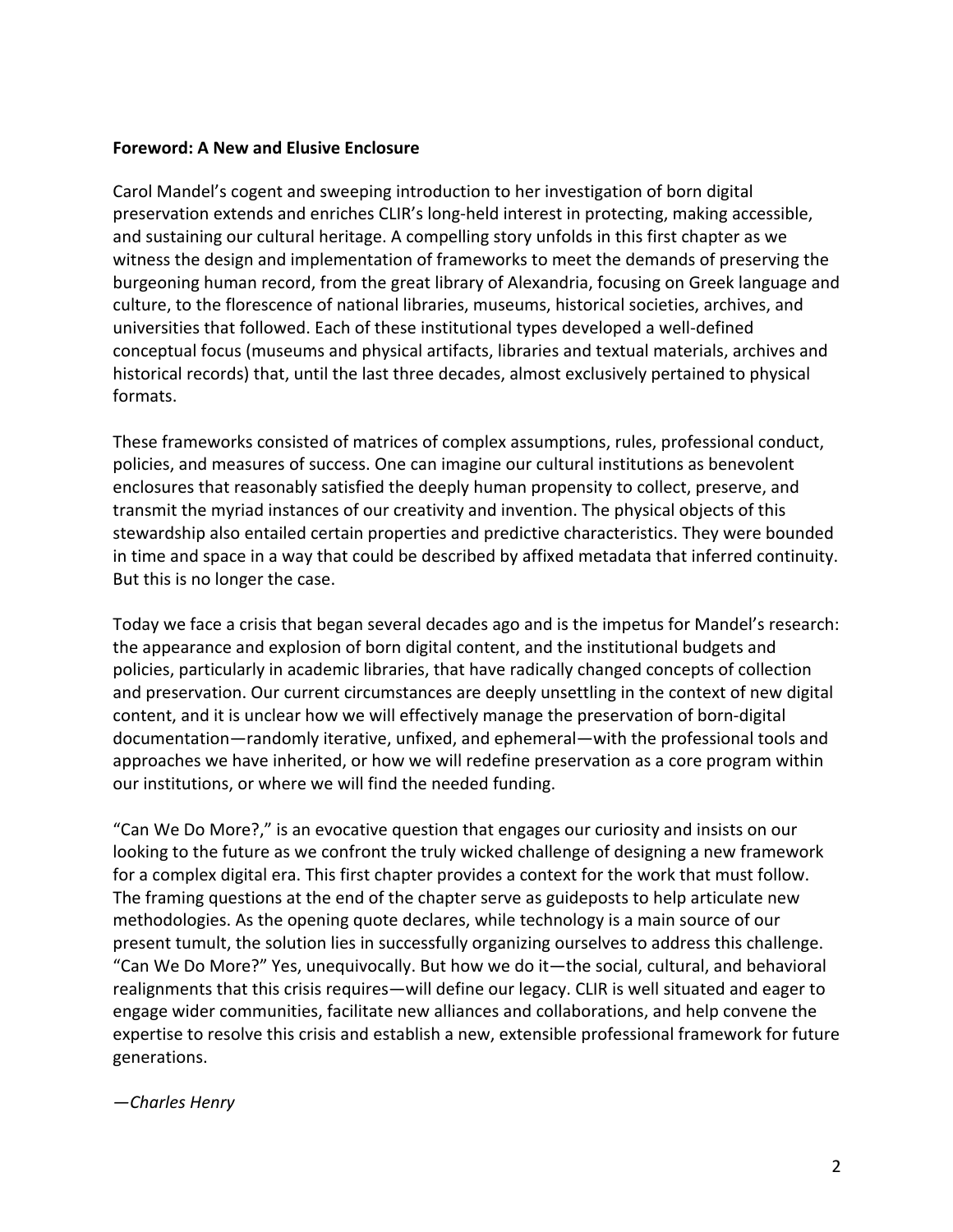*"The past is never where you think you left it."* —Katherine Anne Porter (1890-1980)

*"The problem of preserving digital information for the future is not only, or even primarily, a problem of fine tuning a narrow set of technical variables . . . Rather, it is a grander problem of organizing ourselves over time and as a society to maneuver effectively in a digital landscape." —Preserving Digital Information, Report of the Task Force on Archiving of Digital Information*, May 1996

## **Preservation and Digital Disruption**

It has been 23 years since the Task Force on Archiving Digital Information ventured into unknown territory, boldly and brilliantly framing key challenges for the then-barely extant field of digital preservation. A generation later, the world of digital-only content has expanded in magnitude and modalities we could not then imagine. That born-digital world has given rise to extraordinary technical and professional development in digital preservation, thanks to an ever-growing number of talented participants who continually innovate to address new challenges. Many institutions, worldwide, are successfully capturing a rich range of born-digital content and managing large repositories of both digital and digitized material. A number of national libraries have stepped up to major initiatives, including the British Library's program of electronic legal deposit and distributed repositories, Australia's PANDORA web archive and digital collecting, and the acquisition of the Twitter archive by the Library of Congress (complete 2006–2017, and now selective). Diverse institutional and private initiatives have emerged to ensure enduring access to important content, from CLOCKSS and Portico for major scholarly material, to the ground-breaking Internet Archive for web sites and the Software Preservation Network, which seeks solutions to complex technical and contextual problems. The evergrowing number of organizations, coalitions, and well-attended professional conferences aimed at expanding expertise and action in the field of digital preservation demonstrates that the importance of this work is well understood—at least by a core of dedicated, knowledgeable professionals.

The last generation of development in preserving digital content has been transformative in the work of libraries, archives, and other cultural heritage institutions. But has it been transformative enough? The availability of digital-only content is certainly a "disruptive technology," both generally as it replaces familiar forms of documentary content and in the specifics of its endless variety of new modes and uses. That disruption is multi-dimensional, stemming from factors that go beyond the difficult issues of the technology, such as the design and management of repositories, processes for migration and emulation, addressing authenticity, and fixity. These factors include: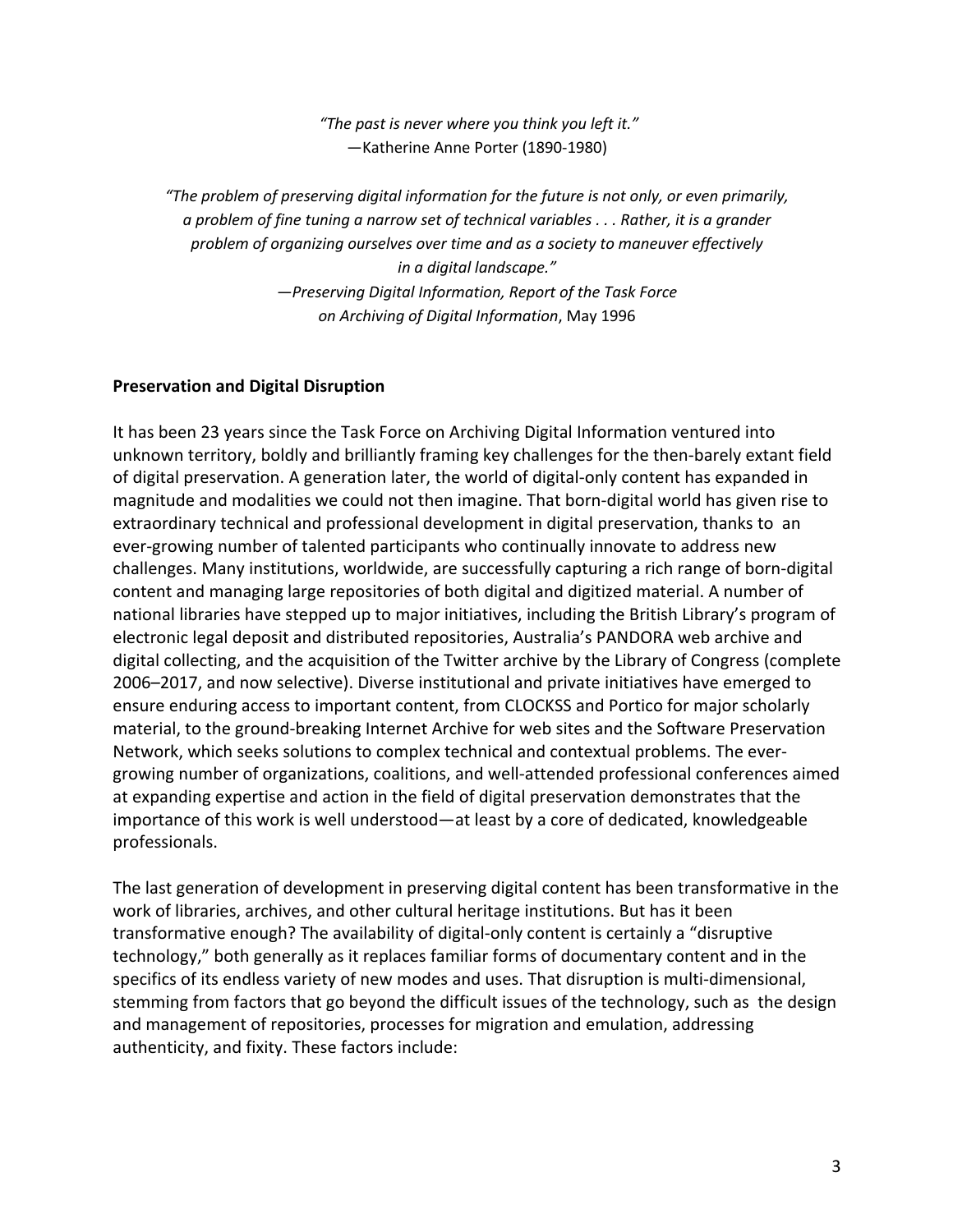- the nature of networked content, such as social media and websites, which contain a continuing, often interactive, flow of posted material, discussions, and inventive combinations, disrupting known boundaries and forms of "documentary evidence"
- the vast scale of digital documentary evidence represented by everything from surveillance video to email to YouTube, requiring new perspectives on selection for long-term access
- the digital-only processes of creating, publishing, and distributing content in all forms, from research to entertainment to self-publishing, disrupting the methods of gaining a meta-view of the character and scale this work
- the intellectual property regimes that restrict the ability to collect and preserve so much substantive digital content, from copyrighted material to proprietary social media systems and news platforms, potentially requiring agreements with a complex array of private entities to acquire or rescue content for preservation
- the transient, ephemeral nature of digital-only content, eliminating the safety net and perspective of retrospective collecting, and requiring entirely new concepts and modes of predicting value and prospectively collecting

Organizations that collect, preserve, and give access to documentary content have been working to address these disruption factors for the last two decades, and there have been ground-breaking accomplishments. At the same time, the amount of digital-only content collected and preserved is small in relation to the scale of what exists. Few rational people would recommend collecting everything; while a case can be made for future interest in almost any particular form of evidence, e.g., as potential fuel for a "big data" analysis, feasibility demands some parameters for collecting. But have we collected and preserved enough? What is "enough"? Scholars continue to piece together knowledge of the earth and its civilization from random fossils and shards. Will future generations attempt to understand the early twenty-first century from the equivalent of digital ostraca, pockets of preserved content? As Clifford Lynch recently encouraged Canadian preservation collaborators, it is time to "pivot from focusing on the work of defining the mechanics of digital preservation to broad strategy" (CARL 2019). In the light of how deeply and thoroughly disruptive the world of born digital has become, "broad strategy" needs to extend to considering the mission and nature of the very organizations charged with the work of preservation, and to consider what is possible and what can realistically change.

The current structure of cultural heritage preservation institutions—libraries, archives, historical societies, museums, monuments preservation organizations—has evolved over several centuries, entirely shaped by a pre-digital world. It is a loose network of institutions with limited funding, local constituencies and expectations, and, while often collaborative, with largely uncoordinated strategies for collection and preservation. Through the end of the last century, coverage of the world's documentary heritage in its many pre-digital forms, while not ideal, had evolved to a predictable and acceptable pattern. This successful coverage was considerably enhanced by the ability to collect retrospectively: to take advantage of the efforts of an unusual, energetic private collector; to accept gifts of discoveries of papers in attics and storage sheds; to rescue materials abandoned by a former owner or a defunct organization;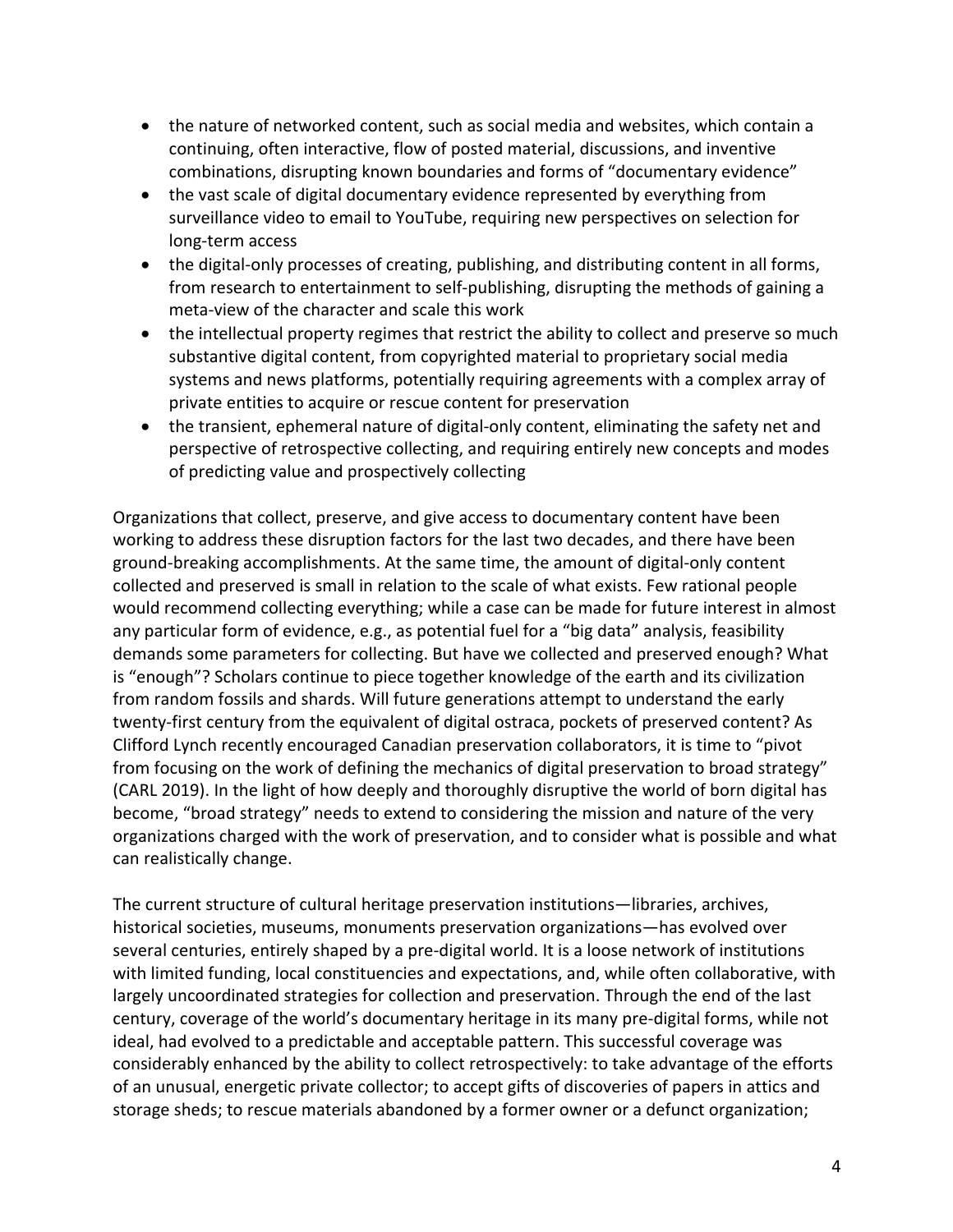and, most significant, to actively seek out materials previously considered unimportant and begin to collect them, such as personal papers illuminating African-American history or books such as cookbooks or graphic novels newly recognized as valuable primary sources. This is a pattern deeply challenged by a disruptive digital world in which so much content is truly ephemeral, not only because it exists in obsolete—but potentially excavatable—formats, but also because so much is locked into proprietary systems or is disappearing into discontinued platforms, lost accounts, discarded or erased storage media, and the general chaos of unmanaged and dispersed digital data. The collective resources of traditional memory institutions are probably insufficient to the full scale of the task, a scale made larger by a need to collect "just in case" because there will be no "just in time" for an unforeseen demand. In fact, "just in case" is more likely to be a become a need for "upstream" capture processes rather than traditional "downstream" gathering; such processes require new partnerships and new modes of working. At the same time, many memory institutions, particularly academic and public libraries, are focused less on collection and preservation and more on service and locally oriented programs, further stretching the resources available for new mandates such as digital preservation.

Society largely takes for granted that its heritage is being preserved by this reliable network of institutions. Cloonan cites a Gallup survey conducted in 1996 for the then National Institute for the Conservation of Cultural Property that found 95% adults polled agreed with the statement, "The collections in our nation's museums, libraries and historic houses need to be preserved" (Cloonan 2001, 234). That statement was evidence that the public values preservation; it can also be viewed as the expectation that those museums, libraries, and historic houses are serving as the nation's mechanism for preservation. While the act of collecting (or retaining in archives, or designating historic structures) is not synonymous with preservation, it is an essential prerequisite. Even as digital preservation professionals toil energetically and brilliantly to devise means to address technical preservation challenges, the outcomes of their work are necessarily limited by the capacities of their parent institutions to curate and collect borndigital content.

A generation ago, and for the first decade of the current century, the library profession imagined improvements in national policy and legislative changes that would facilitate and extend the work of digital preservation. Federal agencies have funded, and continue to fund, developments in technology and best practice. The Library of Congress National Digital Information Infrastructure and Preservation Program (2000–2016) contributed enormously to scoping and understanding how to address both the technical and organizational work of digital preservation. But it is clearly unrealistic in today's environment to expect legislative solutions, at least in the United States, or significant reallocation of limited resources by most cultural heritage institutions. In fact, to the extent that there has been additional funding and energy, it has focused on the digitization of important and endangered physical documents—a great boon to research, access, and preservation, but a potential diversion from collecting and preserving born-digital resources. The latter have not yet emerged as a pressing problem for most institutions. The challenge of preserving digital-only content needs, somehow, to be met within a feasible economic and institutional context.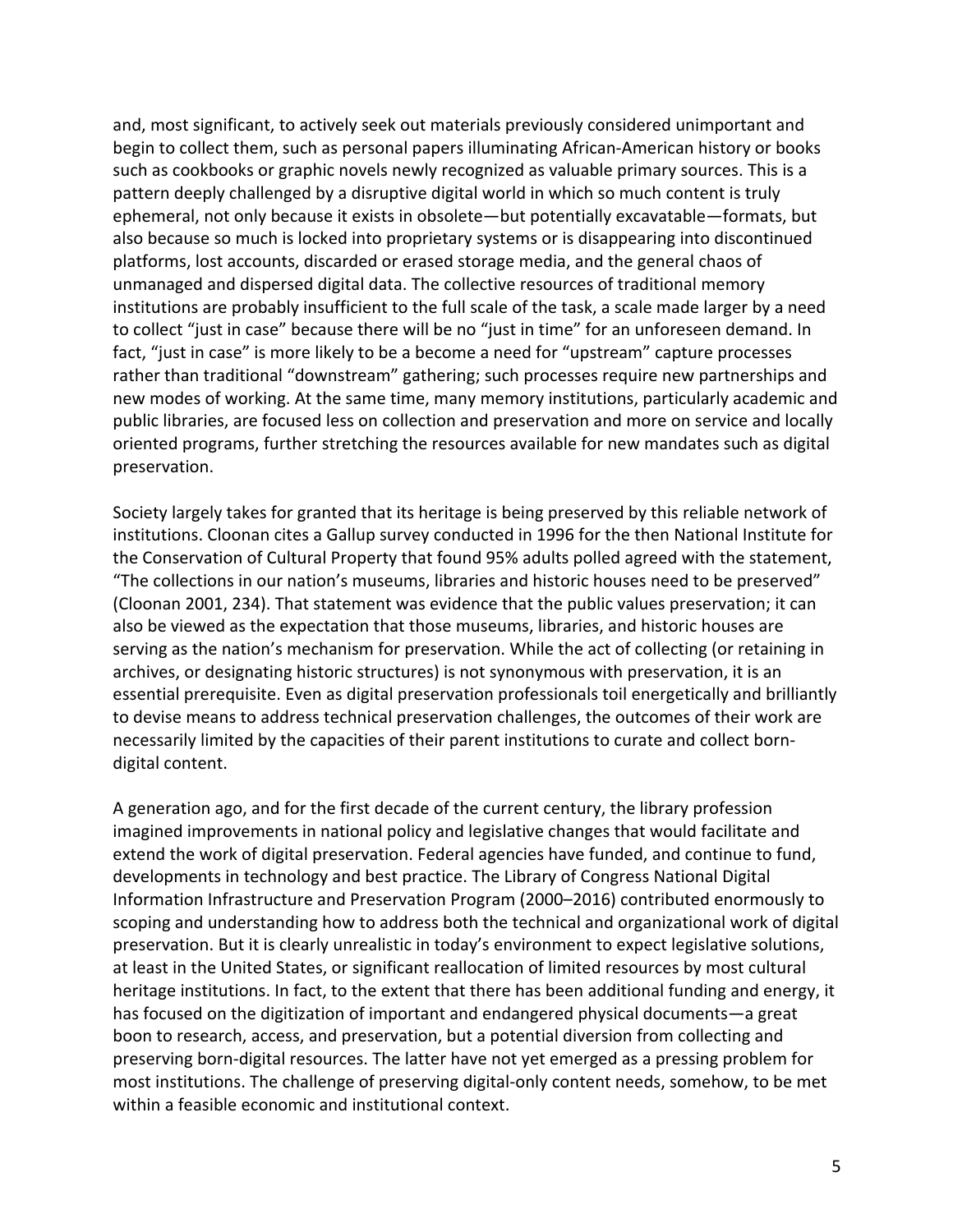In light of the disruptive challenges of the digital-only environment, it is time to re-examine the societal and institutional framework that currently serves to collect and preserve documentary evidence. At a minimum, such an examination can lead to a more broadly shared set of priorities and expectations about what should be captured and preserved to better focus future efforts; at best, it can identify additional players and resources to extend the capacity of society to preserve its story. This investigation begins by looking at the history and existing framework for the current preservation environment and considering where it does, and does not, match twenty-first-century challenges. The intent is to use this investigation and subsequent phases of work to frame issues for discussions by experts, leaders, and all interested members of the cultural heritage community. This chapter provides an initial framing that needs to be discussed; the aim is that these and subsequent conversations will lead to new approaches for considering particular kinds of content; outreach and engagement to expand the number and kinds of institutions playing a role in collecting born-digital resources; and the identification of targeted strategic initiatives where new avenues of activity could have substantial impact.

#### **Preserving the Past: Knowledge, Evidence, and Cultural Heritage**

Our current framework of institutions for preserving intellectual and cultural content stems from three distinct—albeit now interweaving and overlapping—traditions: the desire to amass and use knowledge, the protection of documentary evidence, and the embodiment of tradition and the past in cultural heritage. Broadly speaking, these traditions have formed the basis for today's libraries, archives, and museums, but that characterization oversimplifies the many kinds of institutions and organizations that collect, preserve, and give access to what David Levy calls "talking things," i.e., documentary evidence in its broadest sense (Levy 2016, 23). Understanding these traditions helps illuminate why so many kinds of hybrid digital "talking things" fall through the gaps between the missions of these different kinds of institutions.

Almost since its founding more than 2,300 years ago, the Library of Alexandria has symbolized the power of libraries to collect and preserve knowledge to be further used for the good of humankind. As Bagnall notes, "Within a century or so of its founding the Library had become a symbol of the universality of intellectual inquiry and the collection of written texts" (2002, 362). As described by Casson, "The policy was to collect everything [in Greek], from exalted poetry to humdrum cookbooks; the Ptolemies aimed to make the collection a comprehensive repository of Greek writings as well as a tool for research" (2001, 35). The Library of Alexandria can be seen as the source of the concepts of public library, research library, and national library, as well as the idea that a collection of texts can embrace, transmit, and preserve all of knowledge.

The actual "library" of Alexandria had a slightly different and broader mission than that of a modern library, as it was also famously the *Museon*, characterized by Casson as "a figurative temple for the muses, a place for cultivating the arts they symbolized . . . an ancient version of a think-tank"(33). The term *museon* is also the source of "museum," derived from collections of cuneiform tablets held in temple "libraries" (including temples to the muses). Writing about the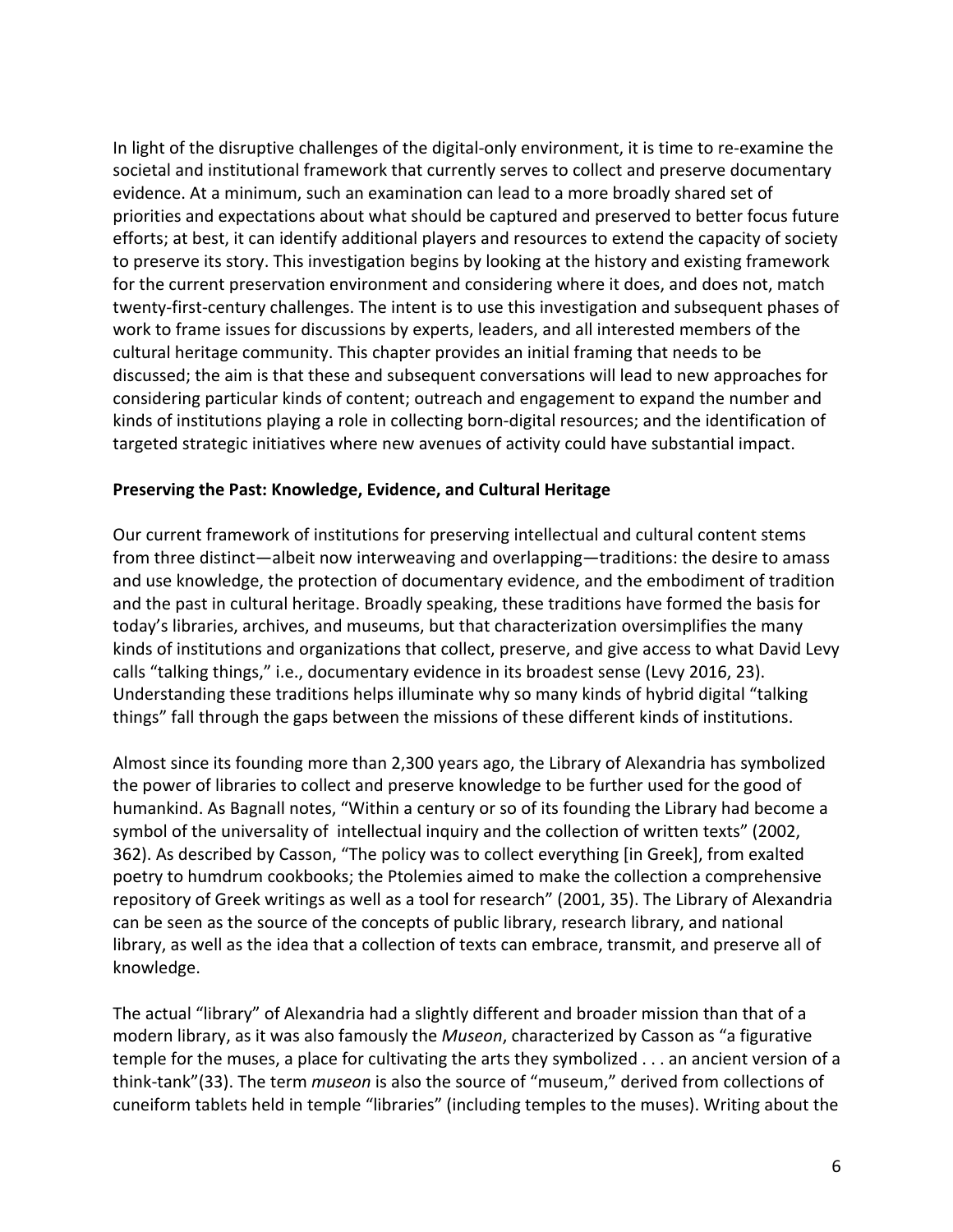intersections of libraries and museums, Martin reminds us that "In practice, there was little practical differentiation between a library and a museum until the early modern period, when the development of typographic printing resulted in a dramatic increase in the volume of texts available, which were then distinguished from a collection of objects, library from museum" (Martin 2019, 81). And while today museums focus on unique objects and libraries on books and documents, both have evolved with the mission of gathering and providing access to the "talking things" that transmit knowledge.

As evidenced in archaeological finds from earliest prehistoric times, today's museums can attribute their origins to humankind's ingrained propensity to collect objects of any and every sort. While many collections throughout history have been formed to accumulate perceived treasure, the museum collection is defined by the quest for knowledge, the combination of inquiry with acquisition, described by Samuel Johnson's 1755 definition as a "repository of learned curiosities" (Simmons 2009, 1) and by the *Encyclopedia Britannica* as motivated by the goal of "preservation and interpretation of some material aspect of society's cultural consciousness" (2019). As Simmons notes, museums are at their core "object-based institutions" (2009, 255). The *Britannica* begins its definition of museums by explaining that museums are distinguished from libraries by their collecting of *unique* items. As the modern museum emerged, institutions became more specialized and focused, using carefully selected, organized, and contextualized unique objects to bring knowledge to researchers and the public.

While museums were becoming more specialized, the intellectual scope of libraries was expanding. The growth of printed texts meant that libraries could accumulate books in large collections covering the widest imaginable span of intellectual content. This difference in scope between the collections of, often non-unique, content of textual and documentary material in libraries versus the focus on unique artifacts in museums has affected the nature and pace of digital disruption these memory institutions face. While digital technology has had substantial impact on the methods and reach of museums, the museum focus on using objects to impart knowledge has not—or perhaps more accurately, not yet—been reshaped by digital disruption. (Obvious exceptions to this are, or will be, the collection of digital artistic production or digital objects related to the history of technology and media.) The topic of potential expansion in the scope of collecting for museums in relation to the challenges of born-digital expression and representation will emerge later in this discussion.

#### **Libraries and the Quest to Hold Knowledge**

As printing and publishing became well established, libraries grew and flourished in the seventeenth century, and the concept of library collecting expanded to encompass the new scientific journals as well as books, the new form of texts. The fertile seeds of the great libraries established in the late eighteenth century in Europe and the nineteenth century elsewhere were planted and cultivated in princely and wealthy private collections of published literature. The modern realization of the Alexandrian goal to collect everything in Greek truly emerged in the formation of national libraries, tied to the concept of nation building in the Western world. Harris observes that a core conceptual view of libraries is that they "have always served to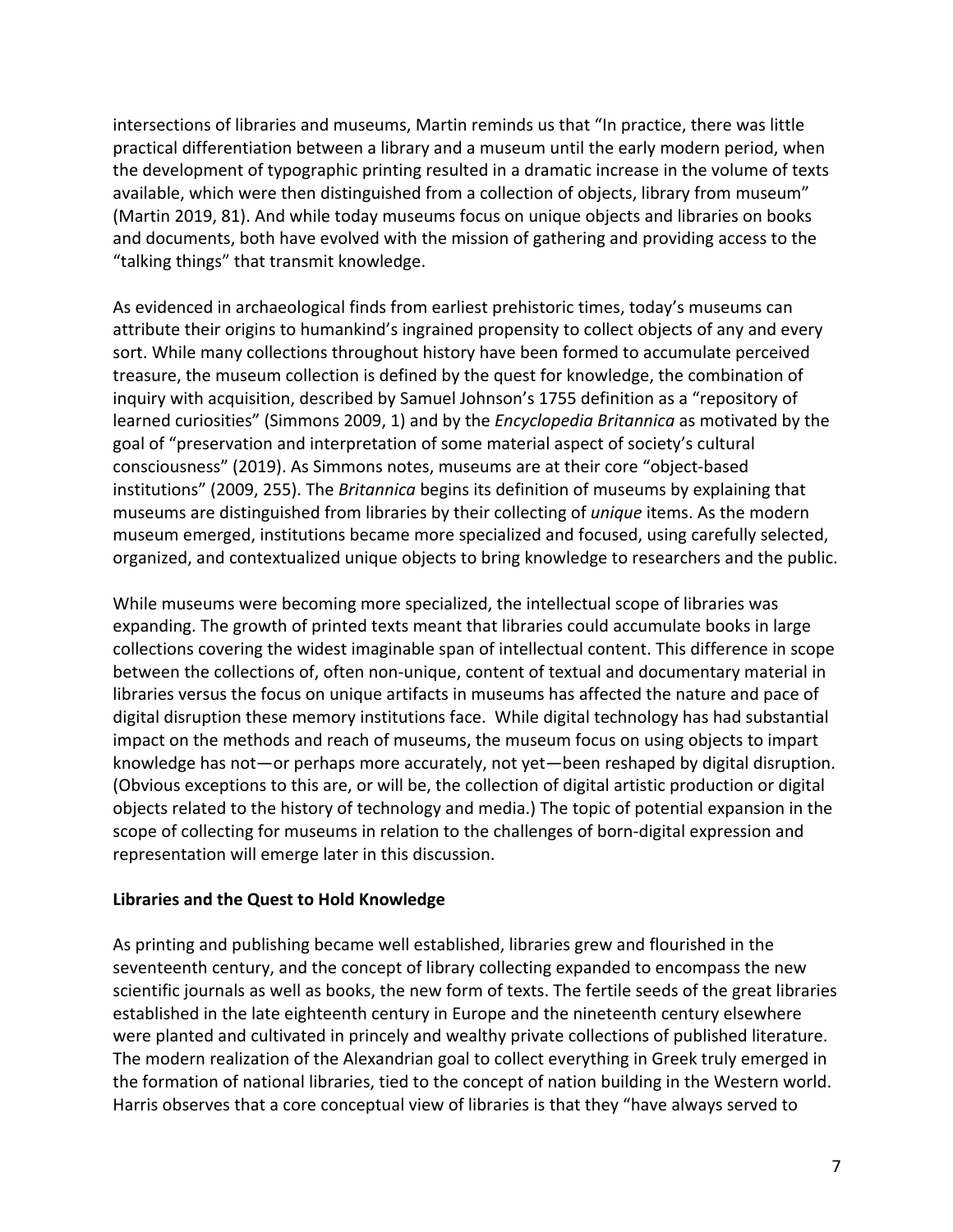codify and preserve a desired sense of national identity" (2000, 6). With the British Museum, established in 1753, as forerunner, "central libraries with nationalizing impulses" arose across Europe and the Americas over several decades around the turn of the nineteenth century (Tucker and Goedeken 2009, 2085).

With the development of national libraries, the mission of knowledge preservation—within the bounds of national patrimony—becomes explicit. When UNESCO held two symposia to consider the roles of national libraries in 1958, it found enormous diversity in services and nature across countries. But at the same time, their report concluded that "in general, it may be said that the national library of a country is the one responsible for collecting and conserving the whole of that country's book production for the benefit of future generations" (Burston 1973, 183). In 1757, George II presented to the British Museum all of the books collected by the kings of England since Edward IV and also granted the museum the right to a free copy of all books published in the United Kingdom. When the Bibliothèque nationale was granted authorization to obtain manuscripts (1793) and then books (1795) from throughout France as a resource for the citizenry of post-revolution France, the notion that there were institutions charged with the public mission to preserve textual content as patrimony was born.

Through the nineteenth century, major public and university libraries were established with a goal to support intellectual development and research. In the United States, this impulse was exemplified by founding the Boston Public Library in 1854, the opening of the Newberry (1887), John Crerar (1894), and New York Public (1892) libraries, and the growth of collections at universities. As American universities began to model themselves on German research institutions, their libraries needed to build collections to support research. Joyce describes the late nineteenth-century period of development in university libraries as one that "brought a shift in values from conservation and protection of materials to access and use" (1988, 23) and which in turn created the need for separate areas to safeguard the rare and valuable items in those collections. Throughout the first half of the twentieth century, these segregated rare book collections became enriched by the acquisition of private collections, and then expanded into "special collections" that enabled libraries to broaden their capacity for collecting unpublished source materials, particularly literary and historical manuscripts that supported the scholarly "canon." Special collections expanded to include a variety of non-book printed formats with specialized subject focus in the 1930s (Joyce 1988, 24–26). The non-book materials were of wide variety—maps, broadsides, prints, sheet music—but of predictable subject scope for traditional historical and literary study.

At this point in time, a mere 70 years ago, the concept of accumulating and preserving the world's published knowledge seemed within reach, at least from a Western-centric perspective. Research resources that merited preservation for posterity were conceived as the published content that was being collected reliably by national libraries, and further enriched by the subject-oriented collecting of a few large and important research institutions. Non-book collections were growing, but were focused and manageable. And the acid time bomb that was about to embrittle almost all books created after 1850 was not yet recognized. This is an innocent moment and a useful point at which to take a look at the origins of protecting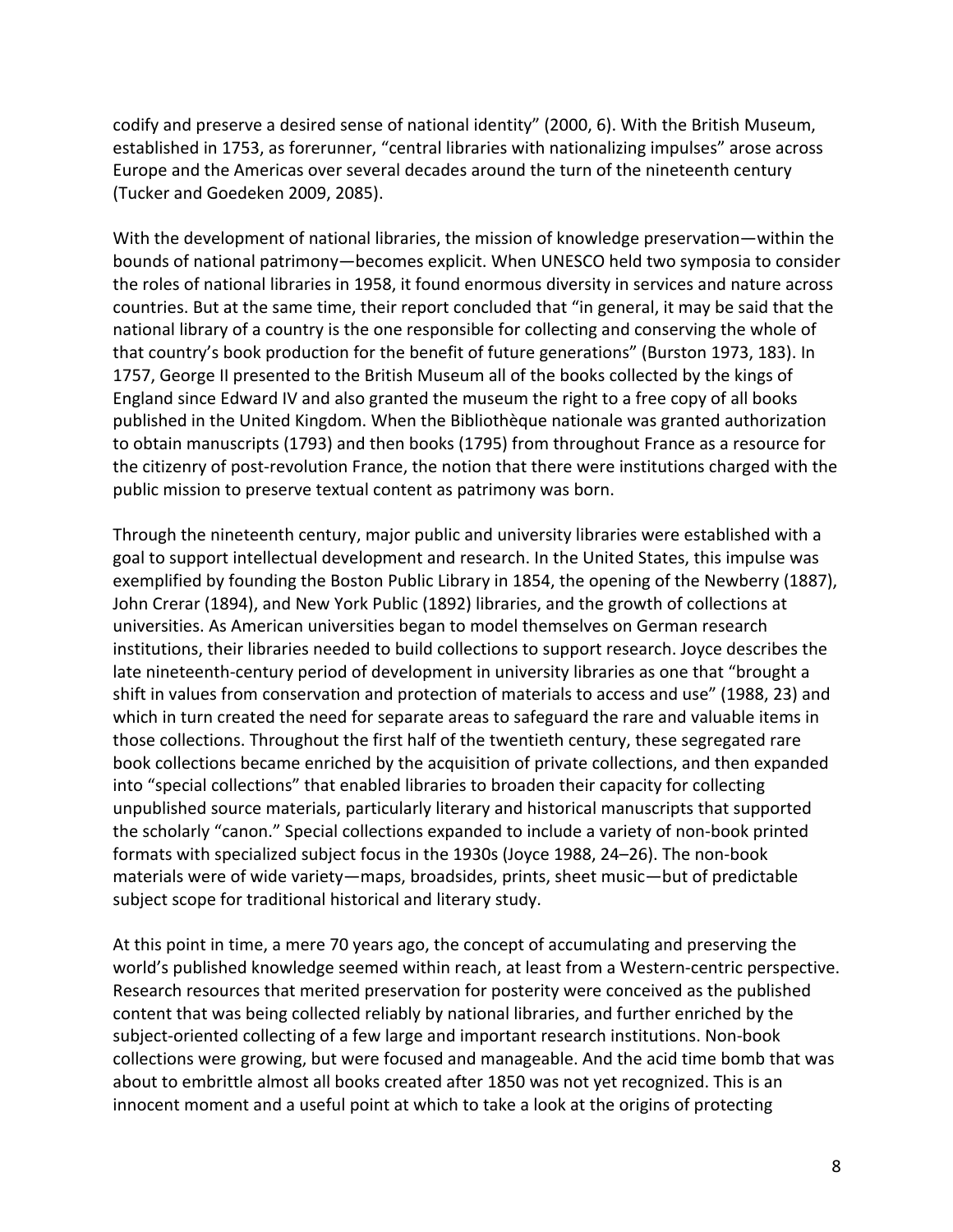documentary evidence, i.e., archives and records, as the theories and traditions of knowledge and evidence will begin to interweave after 1960.

#### **Archives, Evidence, and History**

As long as humans have been writing, transacting business, and organizing themselves, there have been archives. The records kept in those archives were, of course, extremely important to the organizations that created them and to residents of jurisdictions that maintained evidence of contracts, deeds, and other agreements. In the West, the archives of the ancient world were largely destroyed; the maintenance of archival records began again in the eleventh and twelfth centuries to support emerging political and religious organizations (Duchein 1992, 15). The survival of archival records depended upon the level of care and attention given to them by their parent organization, and as such they were typically no less ephemeral than the organizations that created them.

Important as they were to so many aspects of life, archival records were not thought of as the basis for scholarship or knowledge creation until the sixteenth century, when the debate between Protestants and Catholics sent advocates to seek documentation of the origins and evolution of their respective churches—the same impetus that stimulated so much publishing during that period.1 Even as archives became major public institutions—established as critical elements of the nation states that emerged after the French Revolution—they were viewed as quite distinct from libraries; their care and management was the responsibility of the organizations generating the records they held, even when some historical material was removed to a national library (Duchein 1992, 21).

While libraries sought to broadly embrace knowledge through collecting, traditionally archival collections were an outgrowth of the documentary production of their parent body. Historically, archivists charged with caring for organizational records were concerned with what to retain rather than what to collect. As the sheer scale of archival records grew, that framework required archivists to think deeply about the impact of their collecting and retention approaches not only on the present needs of their organizations, but on history. A foundational work on archival theory and practice, Hilary Jenkinson's *Manual of Archival Administration* (1937) arose largely out of the challenges posed by the masses of records that had been produced during the First World War (Tschan 2002). Jenkinson saw archivists as objective administrators who must base their decision-making about archival organization and retention on the values, priorities, and hierarchies of the parent organization, holding "the sanctity of evidence" above all else (Cook 2013). This point of view was soon challenged, however, by the growing use of archival contents for historical research.

The same intellectual trends and spirit of inquiry that gave rise to the development of book collecting and library growth during the late eighteenth century and throughout the nineteenth

 $1$  My thanks to Dr. Michael Stoller for providing erudite background on the introduction of archival records as authoritative evidence.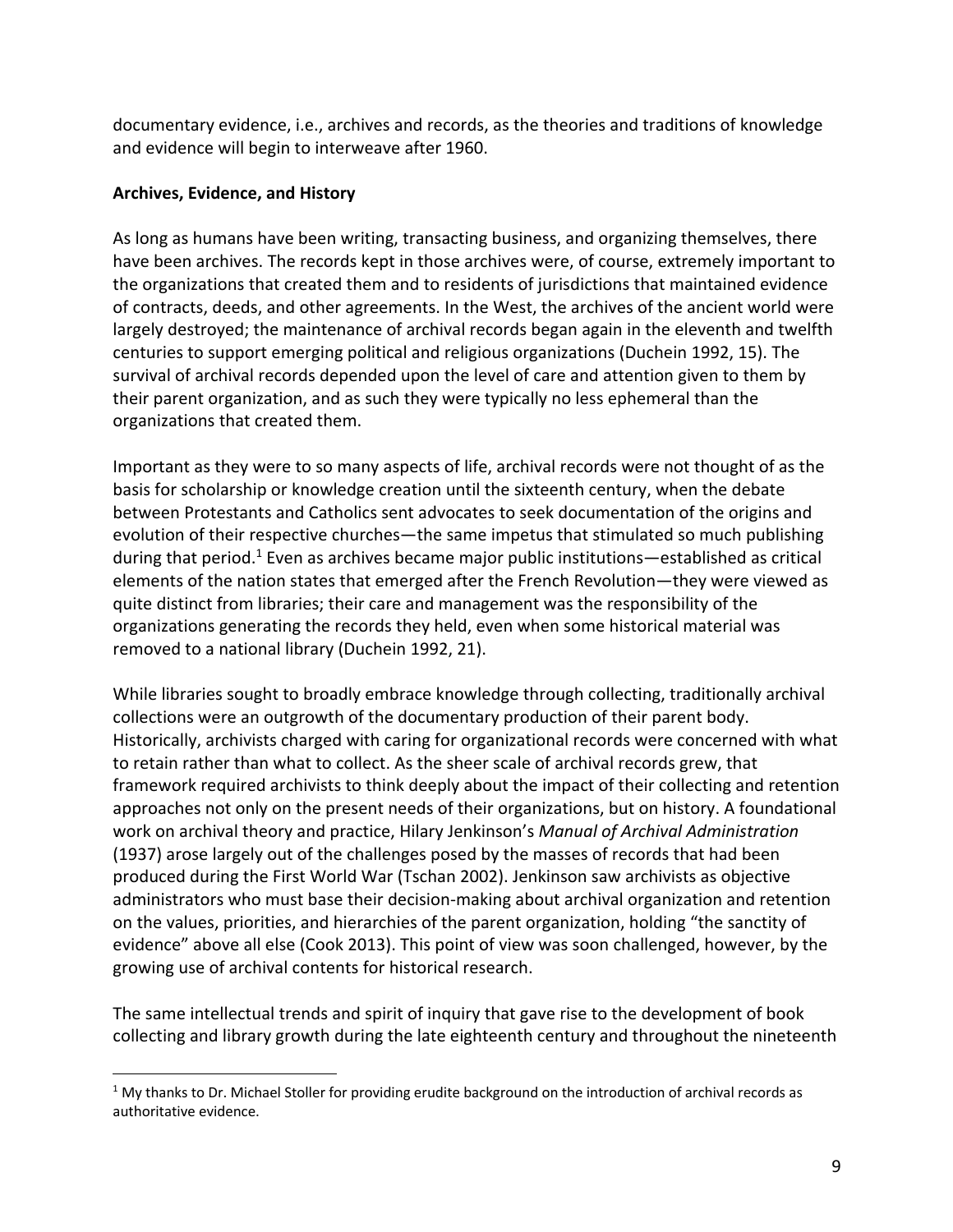also engendered a strong interest in regional and local history and the active development of regional and local historical societies. Writing in the *American Historical Review* in 1934 (the same year that the U.S. National Archives and Records Administration came into being as an agency), Boyd describes the history of state and local historical societies in the United States from their origins in the *Zeitgeist* of the late eighteenth century (Boyd 1934). He notes that by 1884, the year the American Historical Association was founded, some 200 historical societies existed in the United States, fostering the work of enthusiastic local historians and collectors. The collecting interests of many of these societies were "heroic" (20), with the intent of gathering "materials calculated to serve a broad and inclusive definition of history," or as described by Cox, operating on a "collect-everything" mission (2009, 209). While few could continue into the twentieth century with such broad ambitions, the research interests of their members and supporters demonstrated the value of a wide range of documentary types and topics—from newspapers and memoirs to topographical descriptions and meteorological observations—for understanding history. The enthusiastic and active work of these historical societies and similar organizations established the concept that an archive need not serve just as a reflection of a single institution's operations, but also as a repository broadly conceived to provide "evidence," whether originating as the arm of an administrative operation and serving its designated community or purposely shaped by collectors and specialists to serve the interests of their research.

That approach led another foundational thinker in archival theory, Theodore Schellenberg, to develop a new manual, *Modern Archives: Principles and Technique* (1957), emphasizing the view of the archivist as appraiser, an expert intermediary who used knowledge of historical practice to determine which materials are most important to retain for the future. With the introduction of this conception of archival retention, the theories of collecting employed in libraries and subject repositories were joined with those of archival retention to share an essential idea: the role of a professional mediator versed in historical perspective and methodologies who could ensure that the most needed primary sources would be preserved for future research.

#### **Primary Sources**

As Cook describes it, Schellenberg "faced the appraisal issue squarely in the mid-twentieth century in response to an avalanche of over documentation in all media" (101). But the concept of appraiser-to-the-rescue faced new challenges in the explosion of new and broadened fields of research that came with the enormous expansion of higher education and research activity in the 1960s in the United States and then globally. The interests of history became ever wider as social history embraced ever-more aspects of society and culture as topics of study. In response, libraries created new special collections and specialized repositories proliferated, exemplified by the Popular Culture History Center at Bowling Green State University; once popular culture became a subject of study, collecting demands became virtually all-inclusive. Content once considered outside the canon for serious study became the primary source documents essential for new literary and cultural studies, from dime novels to restaurant menus. As Cox describes, in a wide variety of repositories archivists began collecting "virtually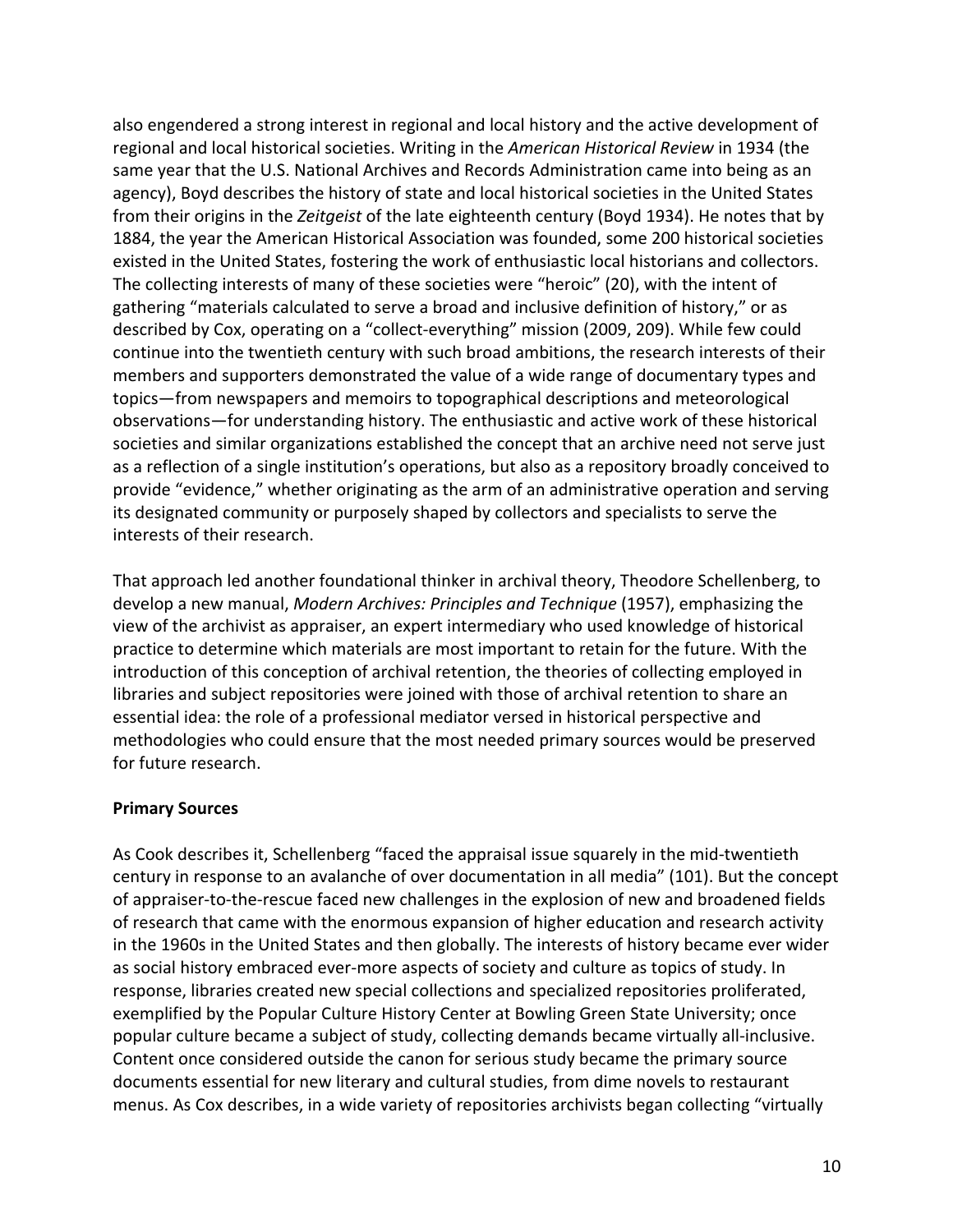every type of record representing every discipline, topic, and trend" (211). Beyond the records themselves, the meta-consideration of the nature and production of records—as evidence of business and trade, intellectual pursuits, leisure reading habits, and such—became an important element of study. The desire for an ever-wider range of primary sources has continued in academic research and teaching, with cross disciplinary approaches to inquiry and interpretation enabling limitless interests, and the importance of engaging students with the process of original discovery further increasing the desire for fertile primary sources (Hazen 2010, 3).

But as interests and documentation grew wider and more varied, collecting efforts could not be comprehensive, and instead, according to Cox, "contributed to the general randomness of collecting" (211). Even within organizational archives, the notion that expert professionals could predict what would be needed for future research became unrealistic. Cook summarizes the shift well in his description of how "the Schellenbergian model broke down" given the huge volumes of modern paper records and the transience of their new digital counterparts. "Moreover, historians were no longer the only serious users of archives; they were joined by scholars in many other academic disciplines, as well as lawyers, scientists, environmentalists, medical specialists, Indigenous peoples, human rights activists, teachers, artists, architects, novelists, heritage curators, lobbyists, and other professionals, and increasingly the citizen directly with expansive desires to connect with the past" (Cook 2011, 178–179). Those "expansive desires to connect with the past" converge with the third framework for considering needs in digital preservation: cultural heritage.

## **Cultural Heritage**

The same movements, ideas, and historical circumstances that shaped the development of libraries and archives during the eighteenth and nineteenth centuries similarly drove the creation of museums for gathering and displaying physical objects, as well as stimulating the organization of efforts to preserve and restore architectural sites and monuments. Objects were collected from around the world to create a store of knowledge and, in the age of spreading colonialism, to demonstrate that these objects represented the wide reach of empire. Increasingly, the concept of national patrimony emerged and strengthened, exemplified in the nineteenth-century founding of the Commission des monuments historiques in France and its initiation of an inventory of buildings in 1837, a "canon" of important buildings. With the post-World War II formation of UNESCO and its subsequent World Heritage List, this canonical approach becomes globalized (West 2010, 33, 36). Smith has identified this official approach to determining valid and monumental cultural heritage as the "authorized heritage discourse," a terminology and bias issue now widely recognized in the cultural heritage community (2006, 4).

Three enormous changes in perception about cultural heritage have emerged over the last two decades, in part stimulated by wider global engagement in the activities of heritage identity and preservation. The first, identified by West as originating with the Burra Charter in Australia in 1999, was the introduction of social value as a criterion for determining the importance of a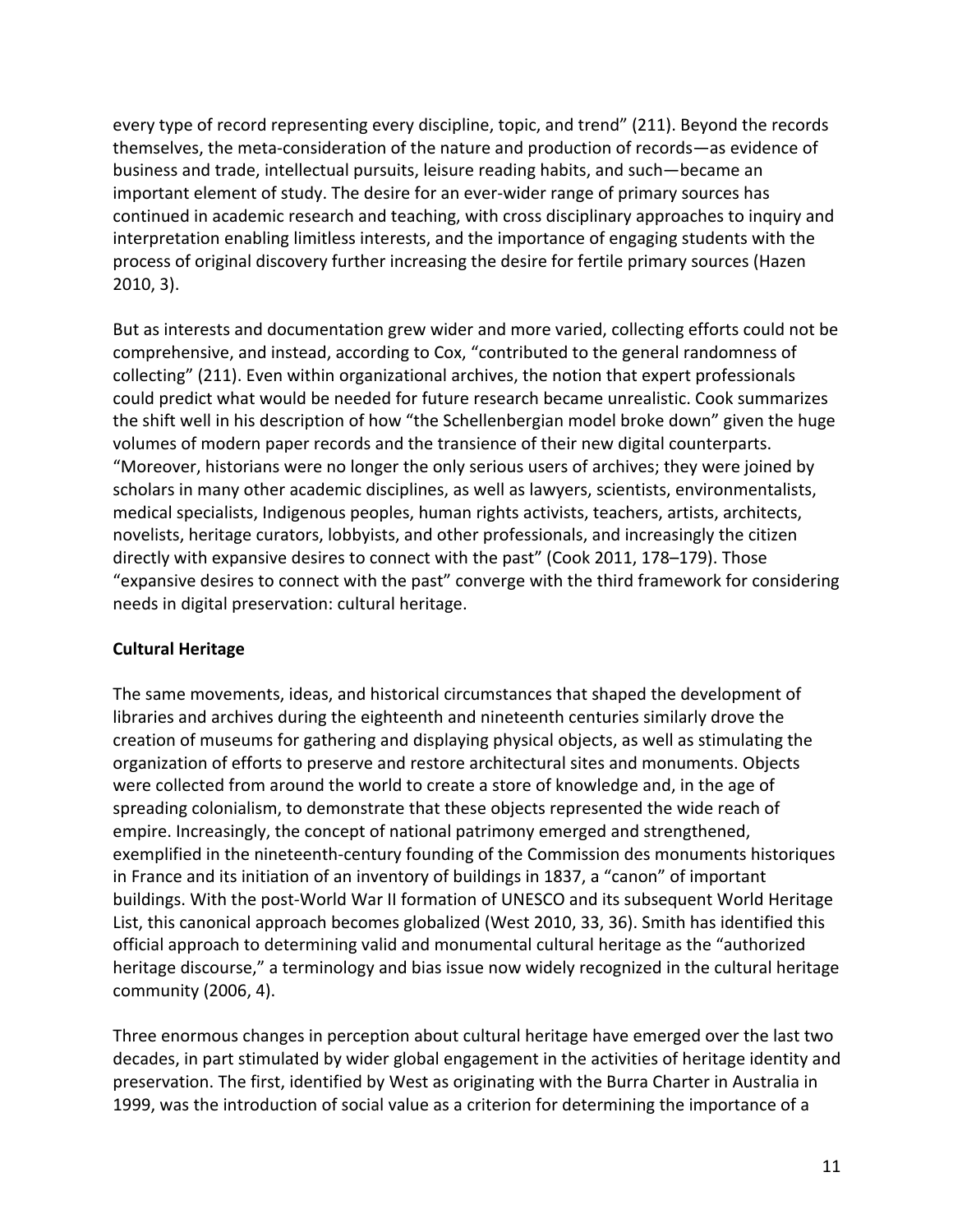heritage site (i.e., not just the monumental attributes derived from aesthetics or historical events), including social value to a minority as well as a majority group. The importance of social value to understanding cultural heritage now extends well beyond physical sites and includes, among other things, documentary material. The legitimization of social value then leads to the second major innovation: the establishment of intangible cultural heritage, emerging in an "authorized" determination with UNESCO's Convention for the Safeguarding of Intangible Cultural Heritage passed at the 32<sup>nd</sup> session of its General Conference in October 2003. UNESCO's List of the Intangible Cultural Heritage of Humanity, also adopted officially in 2003, followed more than a decade of considering how to safeguard traditional culture and folklore. While this heritage may be "intangible," it is in fact captured and richly documented through sound, image, video, and even written descriptions. Once the limitations and bias of authorized heritage discourse were recognized, a third major concept, that of cultural selfdefinition, led to significant perceptual and operational change in how valuable cultural heritage is identified. As Smith describes, "Since the 1990s there has been increasing multidisciplinary interest in the way diverse communities forge, maintain and negotiate their identities. Alongside this, a range of communities, defined either geographically or by cultural, social, ethnic, economic and/or other experiences, have increasingly asserted the legitimacy of their collective identities and social, political and cultural experiences" (5). The recent understanding of the nature and importance of cultural heritage is inspiring; coupled with the capacity to be instantiated in myriad digital forms, it is a mind-bending challenge for collection and preservation.

In his thoughtful and much-cited essay on shifting paradigms in archival work, Cook considered the theoretical frameworks that have shaped the last 150 years of archival collection and retention. He characterized four phases of guiding thought: (1) evidence, the Jenkinsonian model of archivist guarding the juridical legacy; (2) memory, Schellenberg's widely adopted view of the historian-archivist selecting the archive; (3) identity, a post-modern view of a mediator-archivist shaping an archive to serve varied and broad societal perceptions and expectations; and (4) community, participatory archiving with the activist-archivist collaboratively mentoring community-based initiatives to create evidence and memory. The third paradigm, which developed in the 1970s during a period of rapidly widening academic and research interests, applies not only to archivists but also to collecting in libraries and other kinds of memory institutions that seek to meet society's vastly expanding expectations of what constituted sources for the pursuit of knowledge. The contemporary paradigm, community, is also now equally powerful for all memory institutions as they seek means to develop diverse and imaginative collections that no longer privilege an "official" perspective.

A second document passed at the UNESCO's 2003 General Conference was also potentially groundbreaking, although, as Karp notes, it "appears to have escaped similar notice" (2014, 159). This was the Charter on the Preservation of the Digital Heritage (2019), which emphasized the value and importance of born digital resources, declared that "the world's digital heritage is at risk of being lost to posterity," and called for urgent awareness-raising, advocacy, and the implementation of appropriate "legal, economic and technical measures to safeguard the heritage" by member states. This declaration makes its appeal to all memory institutions, and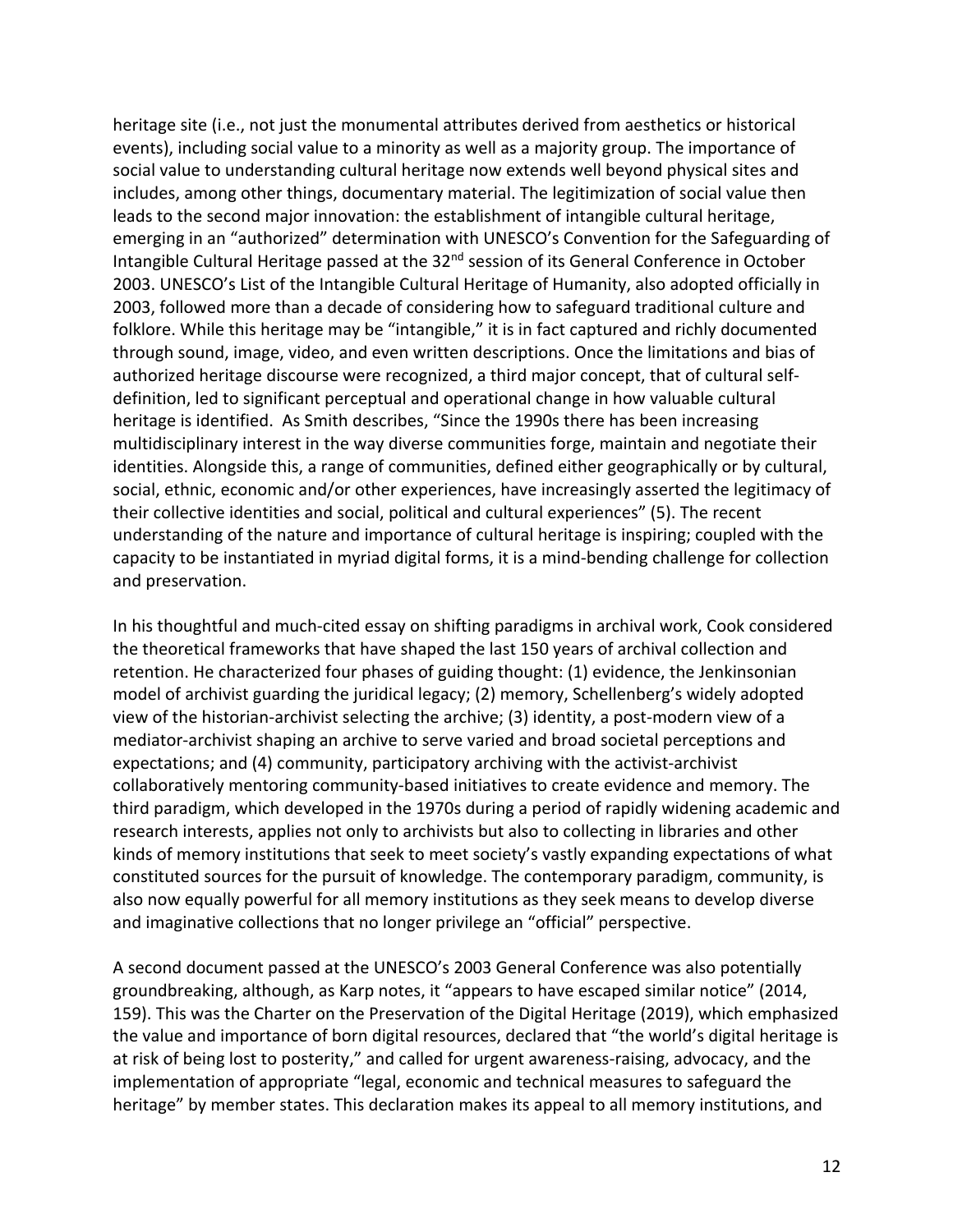perhaps for the first time also points squarely to the role of museums in digital preservation. "The professional validity of museum concern with 'born-digital' materials would thus appear to be clearly established," affirms Karp, who also describes some of the challenges for museums in born-digital collecting (159). These challenges require significant rethinking and change, including the conceptual shift from a concern for preserving and accessing individual unique objects to managing digital objects that require replication, and the operational shift to entirely new infrastructures and processes for preservation (Karp 2014, 161). For a museum explicitly focused on community-produced intangible cultural heritage, the challenges are even greater, as some communities view social media as a key means for giving voice to their culture, from Facebook groups to expressive memes (Rees, n.d.).

Digital-only resources bring new challenges of collection scope for all memory institutions, and the challenges are not easily overcome. It may be telling that the thoughtful 2016 *UNESCO/PERSIST Guidelines for the Selection of Digital Heritage for Long-term Preservation* (Choy et al. 2016) aimed at helping archives, libraries, and museums implement the UNESCO digital heritage charter and that UNESCO's subsequent Memory of the World in the Digital Age declaration (Brungs 2013) have been cited only four times in Google Scholar and three in LISA inclusive of several news announcements of their publication. In other words, it is safe to say there has not yet been a groundswell of adoption and activity.

## **Abundance and Constraint**

As this very concise history of documentary collecting illustrates, the capacities of today's loose network of memory institutions are already challenged by the abundance of "talking things" and the diverse collecting objectives of the pre-digital world. While many specialized repositories and library special collections are healthy and active, their scope is necessarily bounded, even as they strive for more diverse coverage within their respective missions. They do not seek overall coverage, or even a larger coordinated pattern. They share information and expertise, and there are some successful collaborative—or at least non-competitive endeavors in archival collecting, but as Cox notes, "such cooperation is a rarity" (215). The world benefits from the rich mosaic this varied and largely independent collecting activity creates, and there is advantage, even necessity, to such an environment, as it fosters preservation from multiple perspectives. The challenge may be less to achieve coordination but rather to encourage and ensure that there is *enough* collecting activity to cover a strong selection of the wide territory of valuable evidence.

The institutions that have historically been concerned with broad overall coverage are research libraries, the descendants of the Alexandrian ideal. But in the last few decades their collective coverage has become more circumscribed rather than extended as each library has necessarily responded to local priorities and constraints. In the 1980s, research libraries enthusiastically and optimistically sought to respond to the new demands of wide-ranging research interests through collaborative collection development. The Research Libraries Group (RLG) addressed this goal by developing the RLG Conspectus tool in 1980, a standardized method of assessing and describing collections. The Conspectus had many benefits and uses; the first two of these,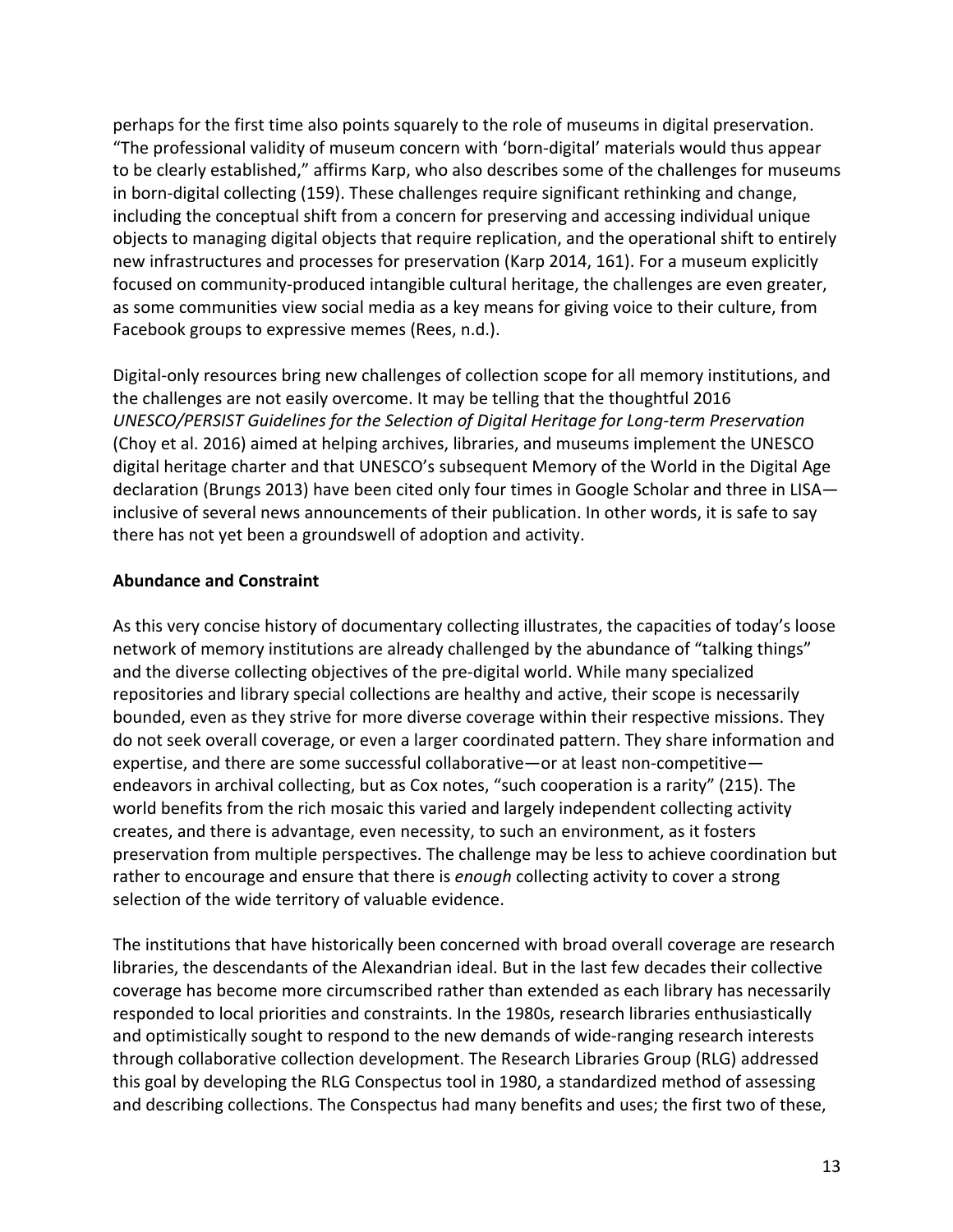as described by Gwinn and Mosher, were the need to identify collection strengths nationally and to enable "mutual reliance and interdependence in providing research materials" (1983, 130). The assumption was that libraries might give up collecting in areas where they were not strong, but would also maintain national-level, near-comprehensive collections in selected areas of strength. The Conspectus was widely used not only by RLG members, but also by library consortia across the United States and in other countries.

The tool proved extremely useful for understanding collections, but the dream of rich collaborative coverage was never realized, undermined in the 1990s by the converging local pressures of rising serials inflation and reduced library budgets. Spohrer describes the all-tootypical situation that existed at UC Berkeley in his article, "The End of an American (Library) Dream: The Rise and Decline of the Collection Development Policy Statement at Berkeley":

It emerged as an outgrowth of the economic difficulties which the University faced in the early 1990s that the campus administration began to view the process of collaborative collection development chiefly as a means of "economization" . . . Cooperation for mutual enrichment of resources was transformed into cooperation as a means of relying on other institutions to meet a part of the basic collection needs of Berkeley scholars (2003, 41).

Assessing the use and benefits of the Conspectus, Atkinson reinforced that the tool itself had not failed, but was insufficient as a change agent:

The reason we have been unable to achieve a broadly based cooperative program is quite simply that collection administration continues to be fundamentally influenced by that most subjective of all forces: politics. We have so far failed to counter those powerful internal pressures at all of our own institutions which demand that we devote all of our collection resources to the satisfaction of short-term, local needs. (1992, 354).

These pressures on and expectations for research libraries have only increased as they have transformed their roles to deliver an ever-wider array of support services for research, teaching, and learning in the last decade. While collection development librarians bemoaned these shifts in the 1990s, the exciting new roles for libraries and librarians in the digital campus are high priorities for universities. As UNC Libraries Director Elaine Westbrooks mused at a recent conference, "We're a research library, but we're shifting to service—that's where the students are" (ITHAKA 2018). Public libraries, both research and branch libraries, have undergone similar highly successful metamorphoses, with a wealth of well-loved community services taking prominence over collecting. The emphasis on service extends into the collecting mode, with much of the core collection made available through electronic access arrangements. This is a welcome and well-deserved golden age for libraries and their users, but it is not an age where acquisition and preservation define the library.

An understanding of these trends and realities is essential in considering feasible ways forward for born-digital collecting and preservation—an activity that is additive to all of the other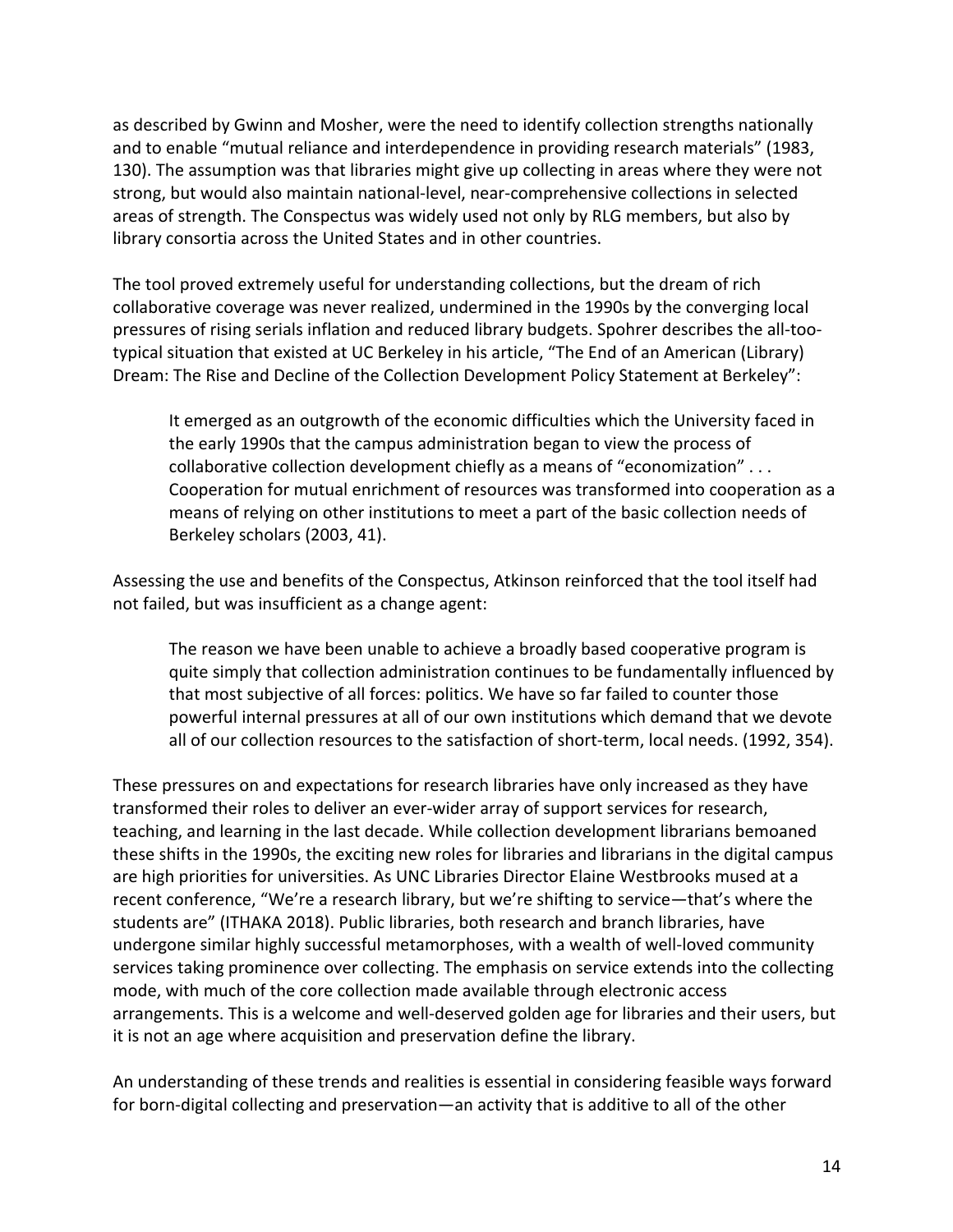competing expectations in today's libraries and repositories. But before turning attention to the digital environment, there is a success story that might also provide guidance in considering the future: the U.S. Newspaper Program. From 1982 to 2011, the National Endowment for the Humanities (NEH) led a cooperative national effort among the states and the federal government to locate, catalog, and preserve on microfilm newspapers published in the United States from the eighteenth century to the present. As described on the website (NEH 2019), with NEH funding and technical assistance from the Library of Congress, projects in all 50 states, the District of Columbia, Puerto Rico, and the U.S. Virgin Islands were successfully completed. Each project was conducted by a single lead agency in each state, which in turn inventoried holdings in repositories throughout the state. The program had carefully crafted guidelines and procedures, clear lines of organization, sufficient funding, and universally shared enthusiasm for its goals. NEH and the Library of Congress are now leading a program to digitize a large segment of that newspaper content, aiming for about 300,000 digitized pages per state combined into a searchable database. These initiatives demonstrate that within a defined scope, a well-designed and well-supported preservation initiative with clear, shared goals can succeed.

The active National Digital Newspaper Program represents another important current thread of digital activity: digitization as a powerful tool for access to pre-digital content. From the seminal 1995 Making of America project to the dream of full-text Google Books through the European Commission's wide-ranging support for enabling Digital Cultural Heritage and Canada's Documentary Heritage Communities Project, initiatives of many kinds are exposing, compiling, and enhancing a vast array of specialized or historical collections across the world. The vision of public access to previously "hidden" collections has been compelling to funders as well as curators, and has attracted substantial support from government agencies and foundations of many kinds. These investments show that when a desirable, attainable goal is identified and a way to attain it is clear, collecting institutions and others in society can find resources to address it. An added impetus is the benefit of digitization as a scalable means for preservation and access, happily embraced as a replacement for microfilm for fragile paper materials and essential for rescuing rapidly deteriorating audio, video, and still image formats. The necessity of ensuring enduring access to these newly created digitized files has given rise to the development of preservation repositories in a variety of collecting institutions and to a diversity (some would say "complexity") of arrangements for digital preservation support services. While there are concerns that more institutions are creating digitized collections than know how to manage them to best standards (Fresa 2014), and while the determination of "best standards" is still evolving, emerging through this work is a baseline of investment and expertise essential to even contemplating the storage and management of born digital content.

#### **Who are the Memory Institutions in a Digital-Only World?**

The diverse players in today's complex of memory institutions are each considering—with widely varying levels of concern and commitment—the expectations of their collecting mission in relation to the vast and complicated universe of born-digital "talking things." Materials that were readily collected in their physical form now present challenges that require different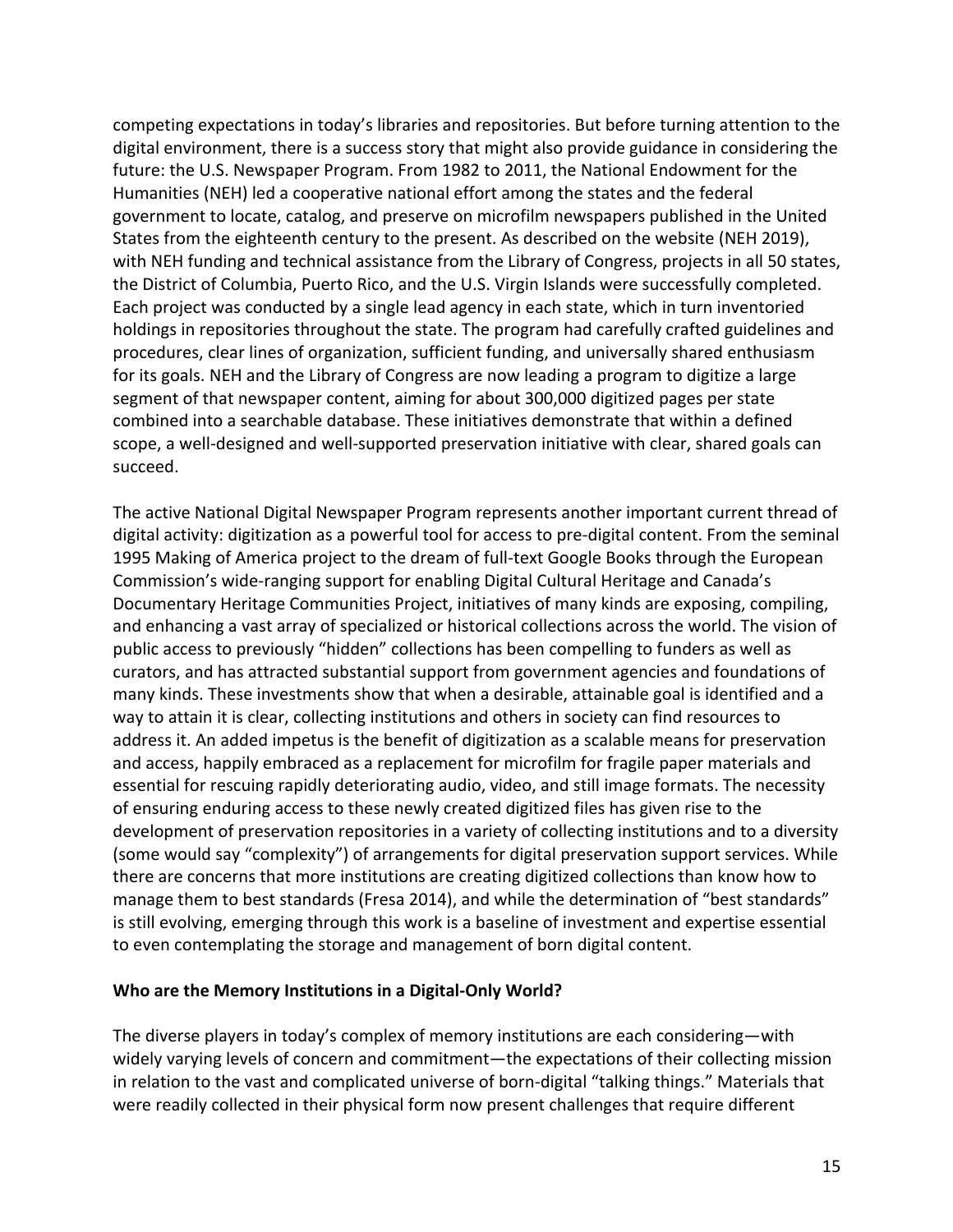expertise and processes, prompting reconsideration of collection scope. Maps have become geospatial data, newspapers are streaming content, photo albums are social media, and social media sites are the diaries of every person and every culture. Organizational archives and archivists are impressively stepping up to their obligation to manage their administrative and other organizational records for their designated communities; they are leading the way in addressing such difficult technical and policy problems as email and proprietary filing systems. Some national libraries are actively embracing their mission of national heritage preservation with programs of selective collecting from social media and web content and, ideally and to varying degrees, by extending legal deposit of publications in their country to e-only content. Research libraries have supported efforts such as Portico and CLOCKSS to preserve a core of the published research record and are initiating programs to manage local research data and faculty-generated unpublished sources. Library special collections and other specialized archives are learning to handle the digital-only formats of personal papers and small organizations, and some are beginning to capture relevant selections of web content. Energetic new archives are emerging to quickly document selected events and movements as they appear in broadcasting, social media, and websites. Archivists are enthusiastically exploring tools and practices to facilitate community archiving and personal digital archiving, and folklife centers and similar cultural heritage organizations now have digital ways to document intangible cultural heritage. And, moving much faster and well beyond traditional organizations, an extraordinary "private collector"<sup>2</sup> has created what many view as the single most important web collecting initiative to date: Internet Archive's Wayback Machine, launched in 2001. It is telling that the earliest, nimblest, boldest response to the challenge of born-digital collecting did not come from an established memory institution.

The question now is whether these many productive activities add up to a glass half full or one half empty. Does this potpourri of activity constitute a framework or foundation that will lead to a preservation enterprise that enables our descendants, or perhaps even ourselves when we are older, to learn about the world as it is today? There are still many areas that are worrisome. If we consider that the future will not allow very much, if any, retrospective collecting, will the current coverage of web archiving and selective social media mining add up at least to the kind of adequate historical record we now have in various special collections and archives for the pre-digital world? How will the largely ephemeral digital equivalent of personal papers be discovered and collected?<sup>3</sup> What record will we have of the e-only books sold on Amazon and not collected or even cataloged by libraries, or of online literary and poetry journals? What will happen to the proprietary music available only on the web? And perhaps the most disquieting question of all: we are drowning in current news coverage, but how much of it will be available to inform anyone who wants to interrogate it—and give it some much needed perspective—in the future? (Ringel and Woodall 2019).

<sup>&</sup>lt;sup>2</sup> Clifford Lynch has aptly described Brewster Kahle as a passionate private collector.

<sup>&</sup>lt;sup>3</sup> As so well described by Lynch, today's personal digital archives are vastly different from pre-digital personal papers (Lynch 2013).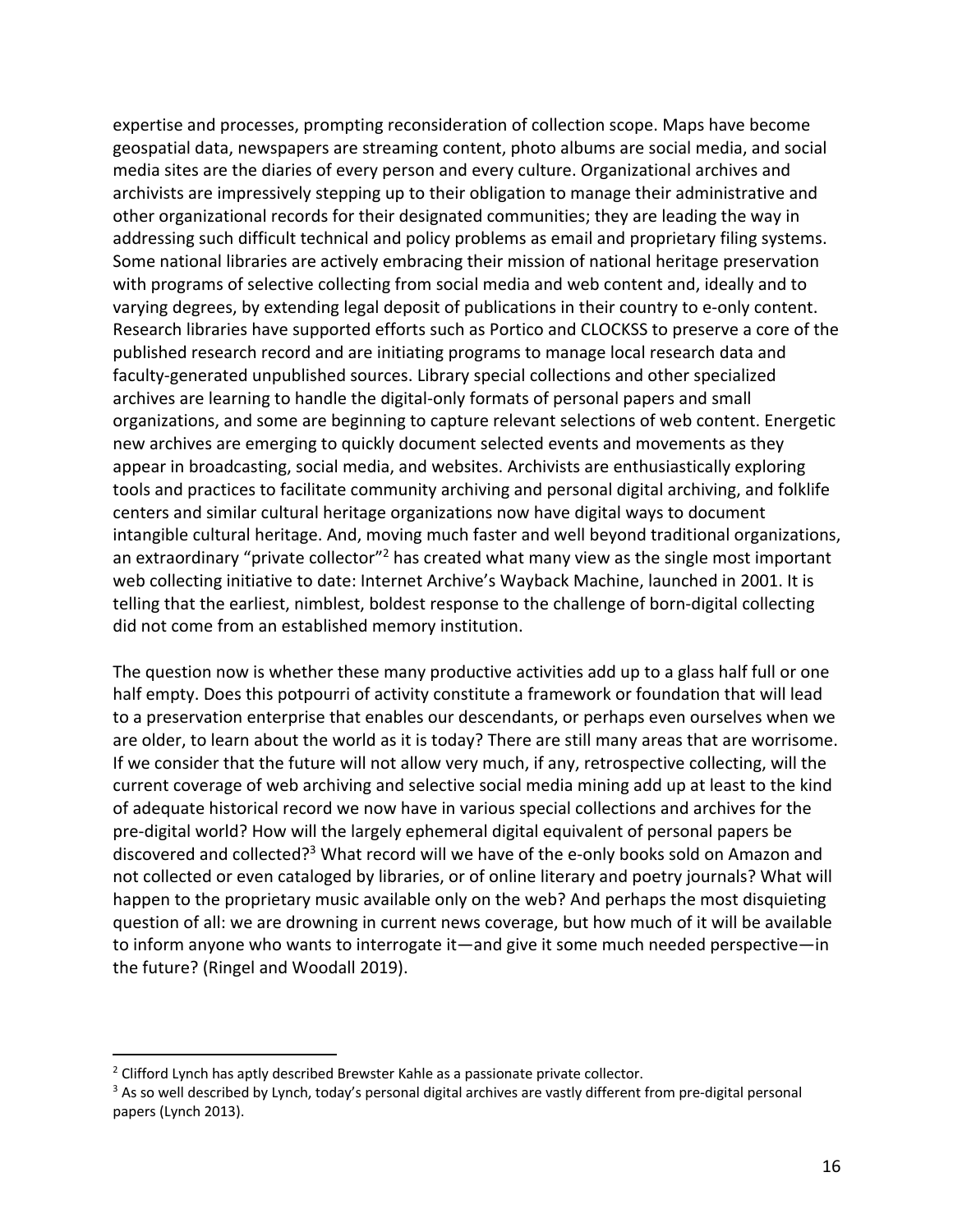This review is the first step in a series of explorations to frame issues and questions that can help shape shared strategies for future work. There is no one answer, and while there can be some leveraged investments—as are being made in digitizing collections and developing preservation tools—institutions will not be positioned to make major ongoing budget reallocations for activities that are not central to their mission. Essential elements of a broader collecting and preserving effort will need to continue to include a mosaic of material preserved by research libraries, especially national libraries, diverse special collections and subject archives, and community archives; these institutions need to be better positioned to do more. At the same time, we need ways to stimulate and facilitate local and regional collecting that are twenty-first-century versions of local historical societies and public library collections of hometown newspapers. We need to imagine how to bring the activity of personal digital archiving to entirely new levels and into new modes. We need to attract entrepreneurial engagement and innovative ideas to the challenge of digital preservation, to expand community-supported efforts such as Portico, CLOCKSS, and LOCKSS, and to create new ones. In a few key areas, such as streaming news and social media, we need to find workable centrally led (e.g., by a national library or a major consortium) approaches to the major challenges presented by critical proprietary content. And, as we identify the most promising initiatives, we may yet find ways to bring societal pressure to bear on large proprietary content holders and platforms—which are now feeling the pressure to be more socially responsible—to partner constructively with memory institutions. By framing issues, gathering answers to targeted questions, and structuring strategic conversations, we can take steps to leave a useful trove of digital knowledge, evidence, and cultural heritage for the near and distant future.

#### **References**

Atkinson, Ross. 1992. "In Defense of Relativism." *Journal of Academic Librarianship* 17 (January): 353–54.

Bagnall, Roger S. 2002. "Alexandria: Library of Dreams." *Proceedings of the American Philosophical Society* 146(4): 348–362.

Boyd, Julian P. 1934. "State and Local Historical Societies in the United States." *The American Historical Review* 40(1): 10–37. Available at https://doi.org/10.2307/1838672.

Brungs, Julia. 2013. "UNESCO Vancouver Declaration: 'The Memory of the World in the Digital Age,'" *Europeana Pro* (blog) March 25, 2013. Available at https://pro.europeana.eu/post/unesco-vancouver-declaration-the-memory-of-the-world-inthe-digi.

Burston, Godfrey. 1973. "National Libraries: An Analysis." *International Library Review* 5(2): 183–94. Available at https://doi.org/10.1016/S0020-7837(73)80043-3.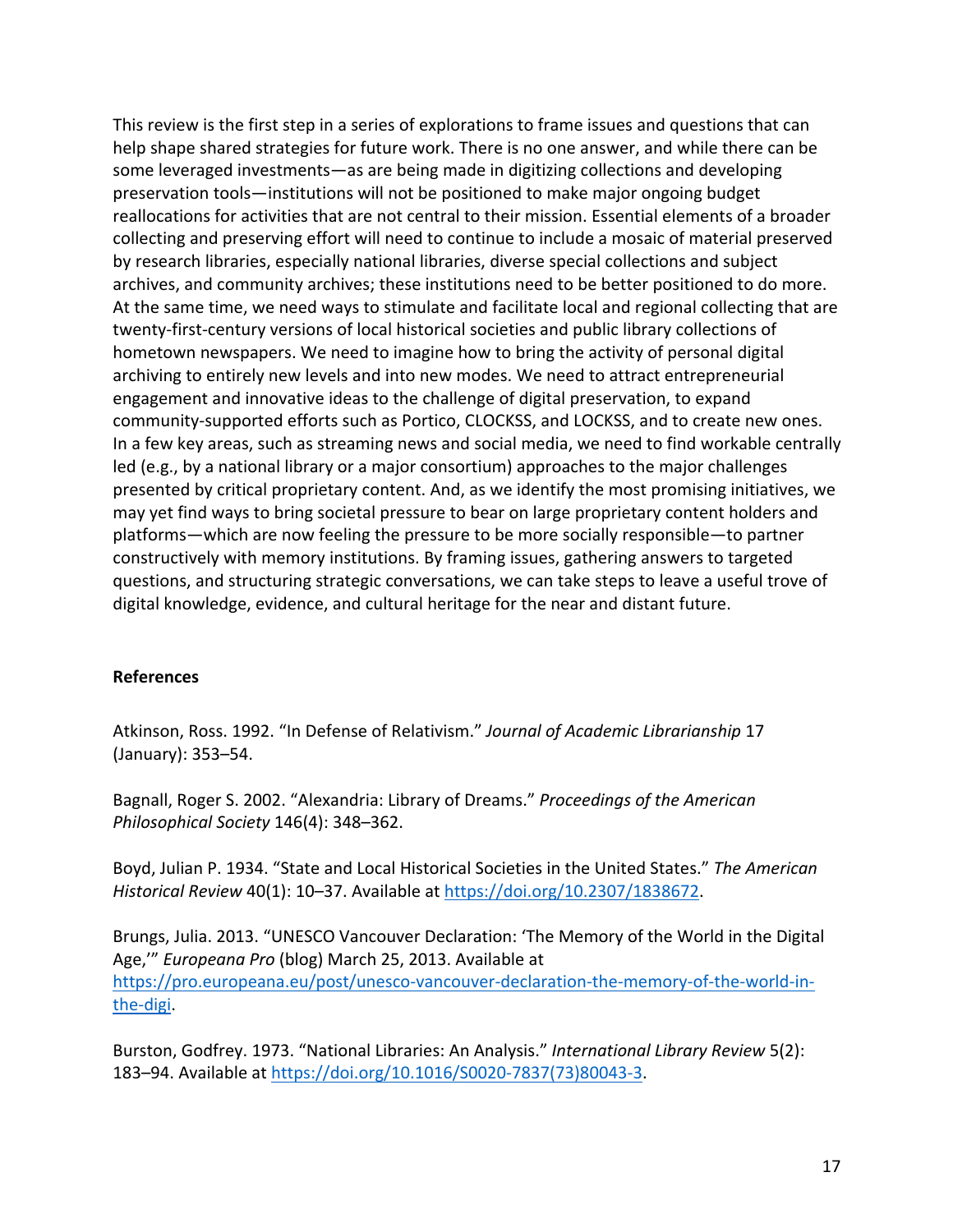CARL. 2019. "Digital Collections; Report of the Open Forum," @Risk North: Collections in Peril, November 9, 2018, Montreal. Montreal: Canadian Association of Research Libraries. Available at http://www.carl-abrc.ca/wp-content/uploads/2019/03/AtRN2\_report\_EN.pdf.

Casson, Lionel. 2001. *Libraries in the Ancient World*. New Haven, Conn.: Yale University Press.

Choy, Sarah C.C., Nicholas Crofts, Robert Fisher, Ngian Lek Choh, Susanne Nickel, Clément Oury, and Katarzyna Ślaska. 2016. *The UNESCO/PERSIST Guidelines for the Selection of Digital Heritage for Long-Term Preservation*. UNESCO. Available at https://unesdoc.unesco.org/ark:/48223/pf0000244280.

Cloonan, Michèle Valerie. 2001. "W(H)ITHER Preservation?" *The Library Quarterly: Information, Community, Policy* 71(2): 231–42.

Cook, Terry Cook. 2013. "Evidence, Memory, Identity, and Community: Four Shifting Archival Paradigms," *Archival Science* 13(2): 95–120. Available at https://doi.org/10.1007/s10502-012- 9180-7.

Cook, Terry. 2011. "'We Are What We Keep; We Keep What We Are': Archival Appraisal Past, Present and Future," *Journal of the Society of Archivists* 32(2): 173–89. Available at https://doi.org/10.1080/00379816.2011.619688.

Cox, Richard J. 2009. "Archivists and Collecting." *Encyclopedia of Library and Information Sciences*, 3rd ed. Available at https://doi.org/10.1081/E-ELIS3-120044807.

Duchein, Michel. 1992. "The History of European Archives and the Development of the Archival Profession in Europe." *The American Archivist* 55(1): 14–25. Available at https://doi.org/10.17723/aarc.55.1.k17n44g856577888.

Encyclopedia Britannica. 2019. "Museum | Definition, History, Types, & Operation." Accessed August 29, 2019 at https://www.britannica.com/topic/museum-cultural-institution.

Fresa, Antonella. 2014. "Digital Cultural Heritage Roadmap for Preservation." *International Journal of Humanities and Arts Computing: A Journal of Digital Humanities* 8: 107–23. Available at https://doi.org/10.3366/ijhac.2014.0102.

Gwinn, Nancy E., and Paul H. Mosher. 1983. "Coordinating Collection Development: The RLG Conspectus." *College and Research Libraries* 44(2): 128–40.

Harris, Michael H. 2000. *History of Libraries in the Western World*. Lanham, Md.; London: Scarecrow.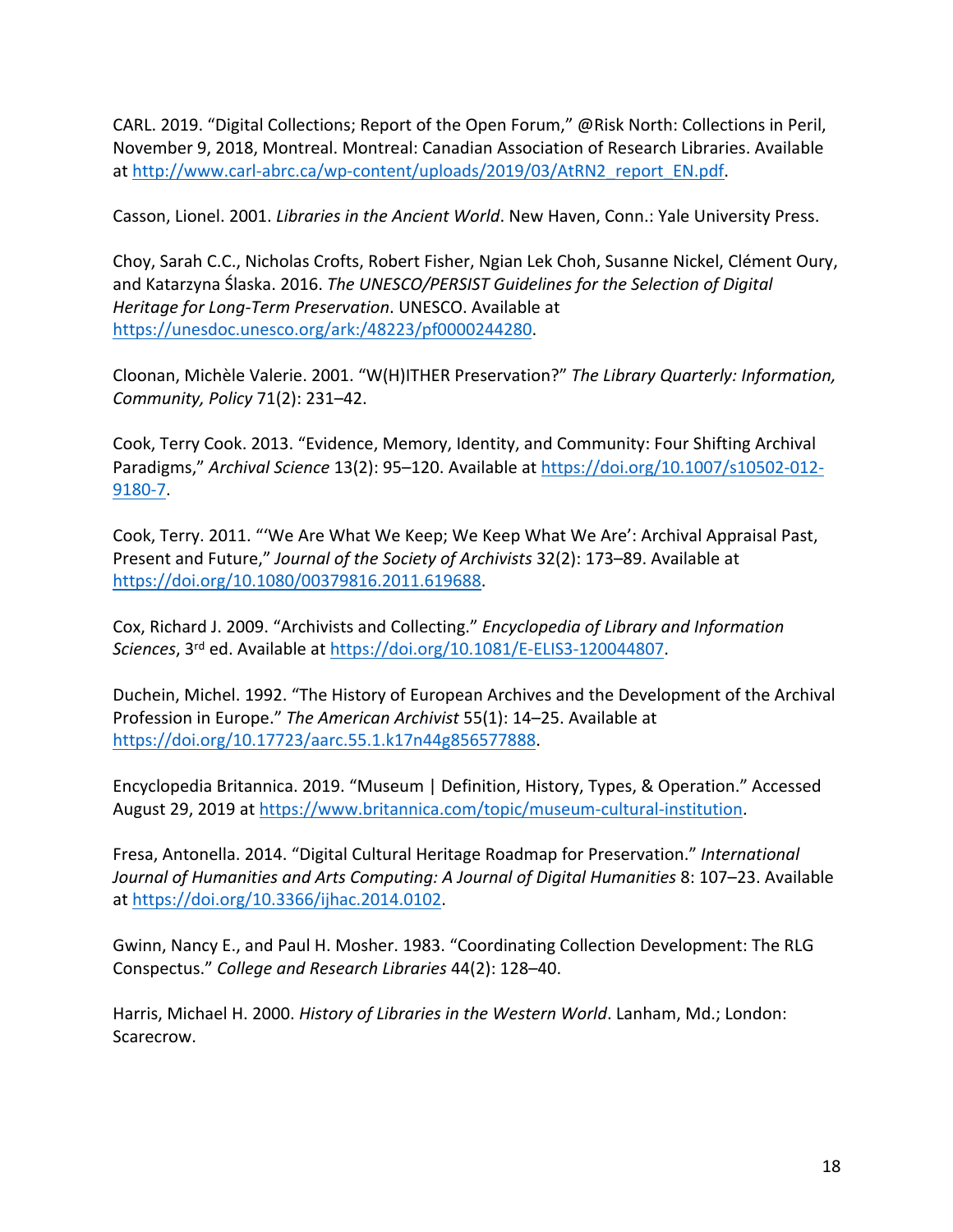Hazen, Dan C. 2010. "Rethinking Research Library Collections: A Policy Framework for Straitened Times, and Beyond." *Library Resources and Technical Services* 54(2). Available at https://dash.harvard.edu/handle/1/4111039.

ITHAKA. 2018. "We're a research library but we're shifting to services—that's where the students are." Tweet quoting Elaine L. Westbrooks at #ithakatnw18, Nov. 29, 2018, https://twitter.com/ITHAKA\_org/status/1068259064688328704.

Jenkinson, Sir Hilary. 1937. *A Manual of Archive Administration*, new and rev. ed. London: Lund, Humphries.

Joyce, William L. 1988. "The Evolution of the Concept of Special Collections in American Research Libraries." *Rare Books and Manuscripts Librarianship* 3(1): 19–29.

Karp, Cary. 2014. "Digital Heritage in Digital Museums." *Museum International* 66(1–4): 157–62. Available at https://doi.org/10.1111/muse.12069.

Levy, David M. 2016. *Scrolling Forward: Making Sense of Documents in the Digital Age*, 2<sup>nd</sup> ed. New York: Arcade Publishing, 2016.

Lynch, Clifford. 2013. "The Future of Personal Digital Archiving: Defining the Research Agendas." In *Personal Archiving: Preserving Our Digital Heritage,* edited by Donald T. Hawkins*.*  Information Today. Available at https://www.cni.org/wp-content/uploads/2013/09/Personal-Digital-Archiving-Cliff-Lynch-Oct-29-2013.pdf.

Martin, Robert S. 2019. "Intersecting Missions, Converging Practice." *RBM: A Journal of Rare Books, Manuscripts, and Cultural Heritage* 8(1): 80–88. Available at https://doi.org/10.5860/rbm.8.1.281.

NEH. 2019. "U.S. Newspaper Program," National Endowment for the Humanities (NEH) website, accessed September 2, 2019. Available at https://www.neh.gov/us-newspaper-program.

Rees, Arran J. n.d. "What Does that Meme? Collecting and Curating Memes in Museums." Available at

https://www.academia.edu/37932003/What\_does\_that\_meme\_Collecting\_and\_curating\_mem es\_in\_museums.

Ringel, Sharon, and Angela Woodall. 2019. "A Public Record at Risk: The Dire State of News Archiving in the Digital Age." *Columbia Journalism Review* (March 28). Available at https://www.cjr.org/tow\_center\_reports/the-dire-state-of-news-archiving-in-the-digitalage.php/.

Schellenberg, T. R. 1957. *Modern Archives: Principles and Technique*. Chicago: University of Chicago Press.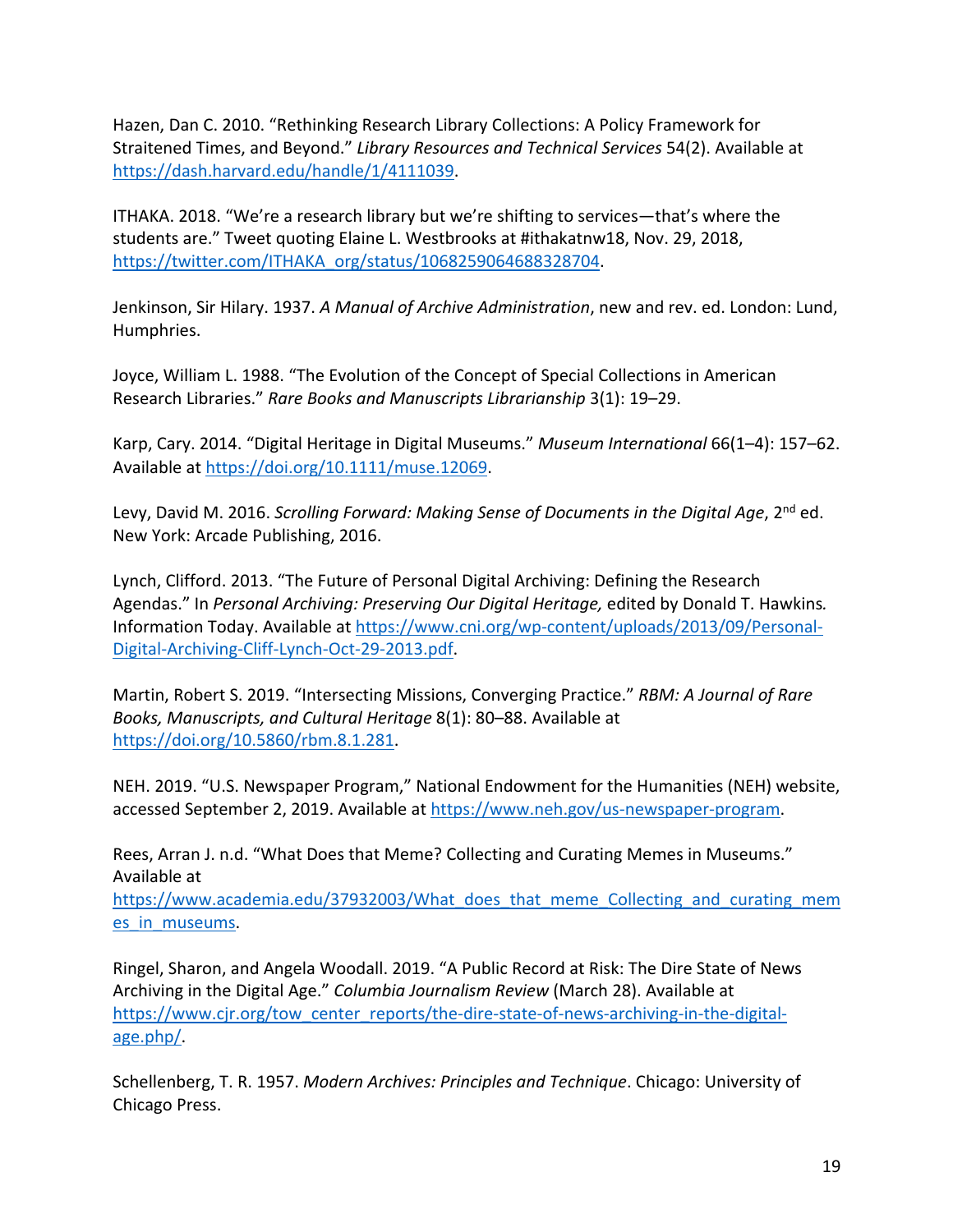Simmons, John E. 2009. "History of Museums," in *Encyclopedia of Library and Information Sciences*, 3rd ed., edited by Marcia J. Bates and Mary Niles Maack. Boca Raton, Fla.: CRC Press. Available at https://doi.org/10.1081/E-ELIS3-120044058.

Smith, Laurajane. 2006. *Uses of Heritage*. London; New York: Routledge, Taylor & Francis Group.

Spohrer, James H. 2003. "The End of an American (Library) Dream." *The Acquisitions Librarian* 15(30): 33-47. Available at https://doi.org/10.1300/J101v15n30\_04.

Tschan, Reto. 2002. "A Comparison of Jenkinson and Schellenberg on Appraisal." *The American Archivist* 65(2): 176–95. Available at https://doi.org/10.17723/aarc.65.2.920w65g3217706l1.

Tucker, John Mark, and Edward A. Goedeken 2009. "History of Libraries," in *Encyclopedia of Library and Information Sciences*, 3rd ed., edited by Marcia J. Bates and Mary Niles Maack. Available at https://doi.org/10.1081/E-ELIS3-120043544.

UNESCO. 2003. "UNESCO Charter on the Preservation of the Digital Heritage." Paris: United Nations Educational, Scientific and Cultural Organization. Available at https://unesdoc.unesco.org/ark:/48223/pf0000229034?posInSet=1&queryId=f237fc01-5db8- 446c-b477-6d675a19b34b.

Waters, Donald, and John Garrett. 1996. *Preserving Digital Information, Report of the Task Force on Archiving of Digital Information*. Washington, DC: Council on Library and Information Resources. Available at https://www.clir.org/pubs/reports/pub63/.

West, Susie. 2010. *Understanding Heritage in Practice*. Manchester: Manchester University Press.

## **Acknowledgments**

This chapter, initially intended to be a brief introduction, took on a larger life as the need for deeper framing and analysis became increasingly apparent. I am indebted to many colleagues who reviewed and encouraged this work. My guiding lights have been Clifford Lynch, Jerome McDonough, and Donald Waters, who have been generous with their time and brilliant and insightful in their comments; their ideas have significantly shaped this investigation. Awesomely knowledgeable colleagues who have encouraged, advised, and reviewed my thinking at various stages of the process include Dale Flecker, Josh Greenberg, William Kilbride, Mary Molinaro, Richard Ovenden, Bernie Reilly, Oya Rieger, James Shulman, Michael Stoller, Winston Tabb, and Kate Wittenberg. I know they will continue to join the discussions and are working toward new strategies from many perspectives. I am very grateful to Chuck Henry for his inspiration and support; if this work finds an audience—and more important, some productive strategies and initiatives—it will be because CLIR is an organization well designed to stimulate innovation, problem solving, and engagement.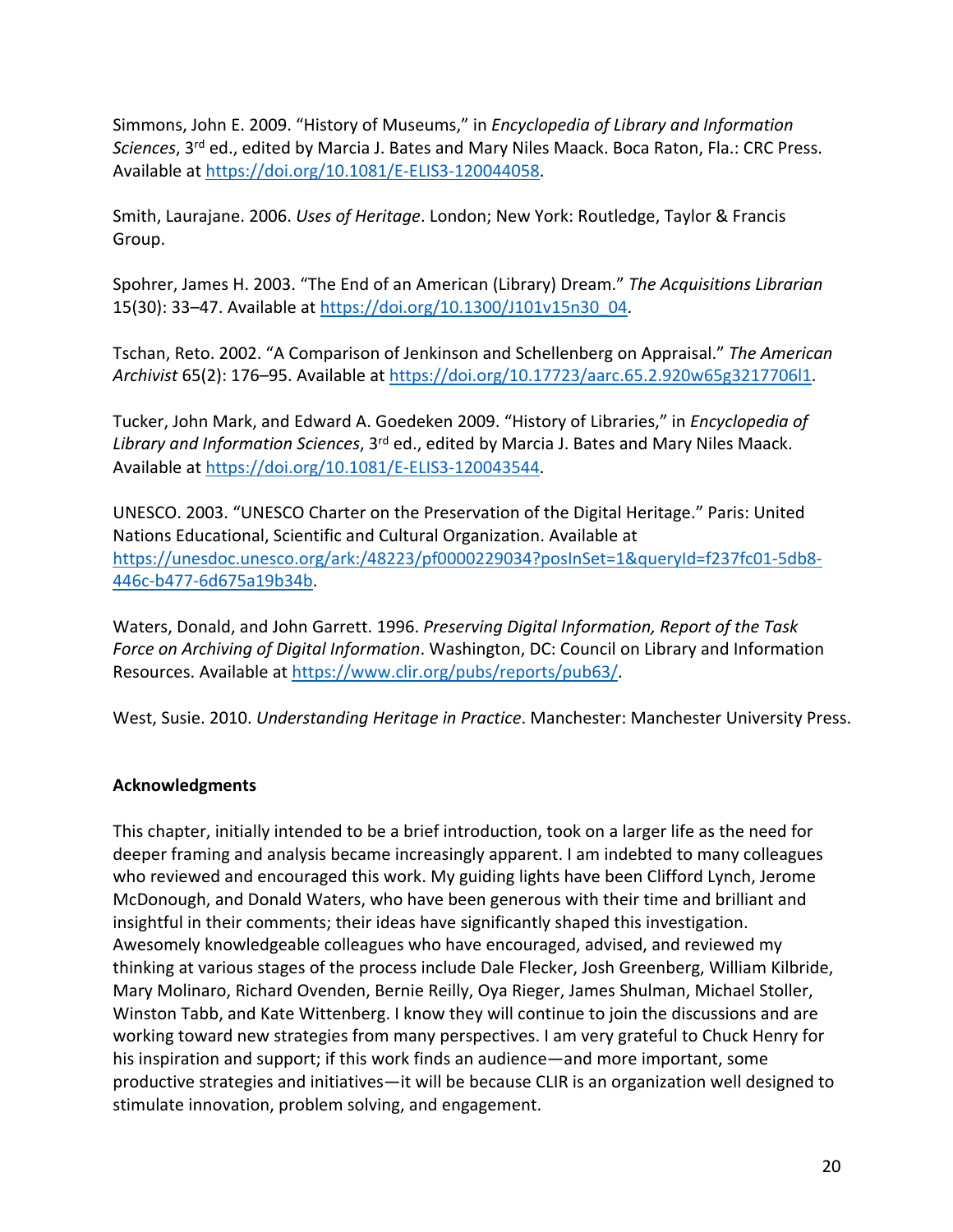# **Framing Questions**

### **Glass half full, i.e., what is being done/saved:**

- 1. Are there successful current or recent collecting efforts that you think could/should serve as role models for others? What kinds of memory institutions could follow this model? What are the barriers (other than funding) that others would need to overcome to follow this/these models?
- 2. What do you see as key attributes of successful collecting efforts?
- 3. Which current or recent collecting efforts would be most beneficial if expanded? Or extended for similar but different areas?
- 4. Which current or recent collecting activities have the most potential to scale in a sustainable and affordable way?
- 5. How do we enhance the resilience and redundancy of current efforts across networks of memory institutions? Can we introduce redundancy in ways that reflect that some material is more important than others? How do we set these priorities?

#### **Glass half empty, i.e., gaps and losses**

- 1. What are we currently losing, or could easily lose, that will have the greatest negative impact on our future knowledge? What is or will be society's greatest memory loss? What concerns you the most and why?
- 2. What research questions, generally speaking, are being asked now that can't be answered because of lack of access to born digital content?
- 3. Who might be the new partners and players in caring about memory, knowledge, and heritage? Or at least in aiding memory institutions?
- 4. How should memory institutions change in the context of digital disruption? What should we expect from memory institutions?
- 5. Is the concept of memory institution still relevant?
- 6. When should institutions sample materials, when should they pursue curated collecting, and when should they strive to be comprehensive?
- 7. What strategies or initiatives can memory institutions undertake to address policy issues that affect collecting born digital content?

## **Organizational perspectives**

- 1. If you work in a memory institution, or a related sector, does the collection (and thus preservation) of born digital content fit into your mission?
- 2. If there is born digital content that falls within your institution's collecting mission, what are/should be the highest priorities for your institution?
- 3. Have there been barriers to accomplishing those priorities? What are they? What might help your institution overcome them?
- 4. How do we measure success and failure?